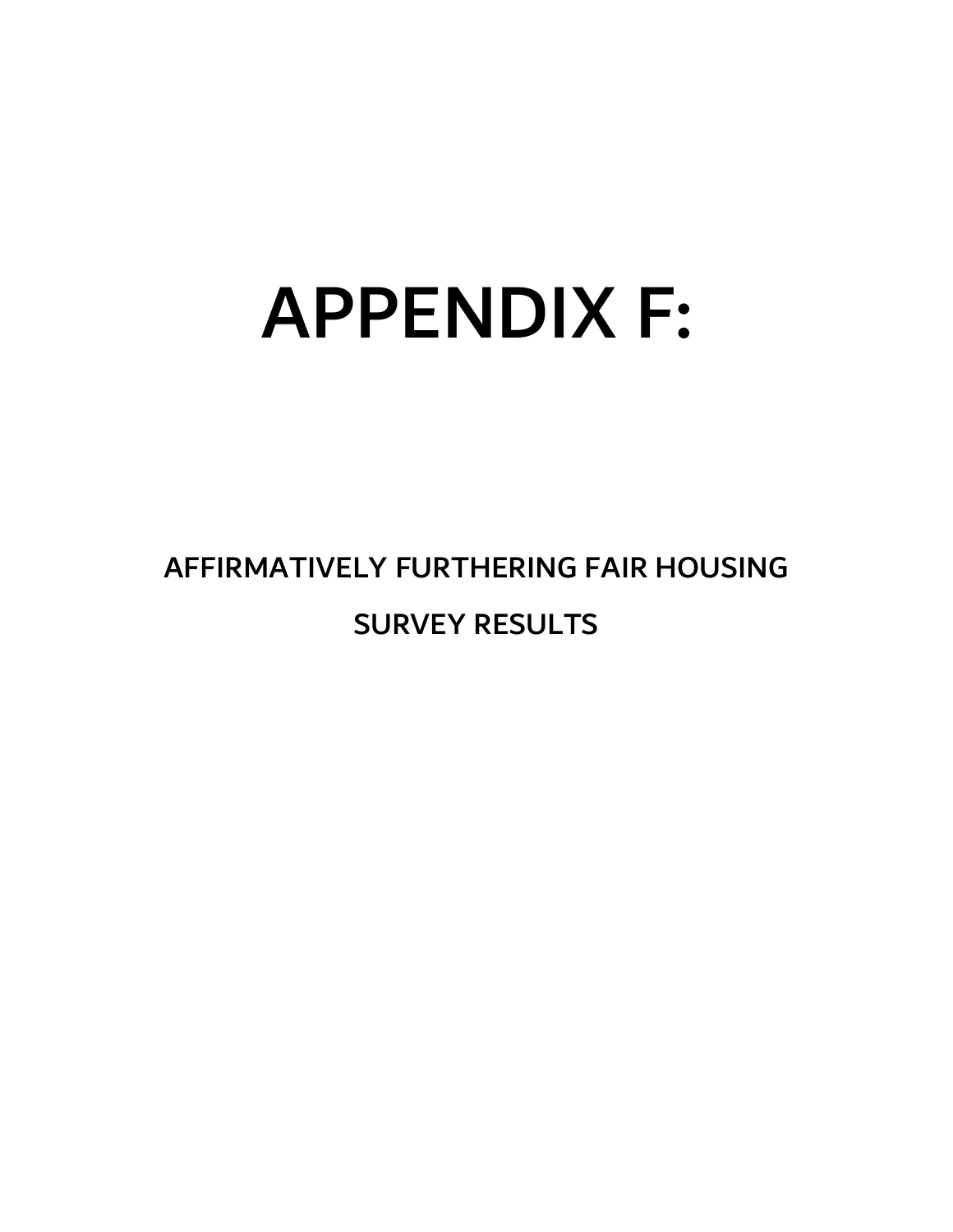|                     |                                                                                                                           |                                                                                                                                                                                                                                                                                                                                                                                                                                                                                                                                                                                                                                                                                                                                                                                                                                                                                       | <b>Affirmatively Furthering Fair Housing Survey Summary</b>                                                                                                                                                                                                                                                                                                                                                                                                                                                                                                                                                                                                                                                                                                                                                                                                                                                                                                                       |                                                                                                            |                                                                                                                                                                                                                                                                                                                                                                                     |                                                                                                                                                                                  |
|---------------------|---------------------------------------------------------------------------------------------------------------------------|---------------------------------------------------------------------------------------------------------------------------------------------------------------------------------------------------------------------------------------------------------------------------------------------------------------------------------------------------------------------------------------------------------------------------------------------------------------------------------------------------------------------------------------------------------------------------------------------------------------------------------------------------------------------------------------------------------------------------------------------------------------------------------------------------------------------------------------------------------------------------------------|-----------------------------------------------------------------------------------------------------------------------------------------------------------------------------------------------------------------------------------------------------------------------------------------------------------------------------------------------------------------------------------------------------------------------------------------------------------------------------------------------------------------------------------------------------------------------------------------------------------------------------------------------------------------------------------------------------------------------------------------------------------------------------------------------------------------------------------------------------------------------------------------------------------------------------------------------------------------------------------|------------------------------------------------------------------------------------------------------------|-------------------------------------------------------------------------------------------------------------------------------------------------------------------------------------------------------------------------------------------------------------------------------------------------------------------------------------------------------------------------------------|----------------------------------------------------------------------------------------------------------------------------------------------------------------------------------|
|                     | Does your General<br>Plan have an                                                                                         |                                                                                                                                                                                                                                                                                                                                                                                                                                                                                                                                                                                                                                                                                                                                                                                                                                                                                       |                                                                                                                                                                                                                                                                                                                                                                                                                                                                                                                                                                                                                                                                                                                                                                                                                                                                                                                                                                                   |                                                                                                            | To what extent could the following factors be barriers to<br>subsidized affordable, missing middle, n                                                                                                                                                                                                                                                                               |                                                                                                                                                                                  |
| Jurisdiction        | environmental<br>justice/social equity<br>chapter or integrate<br>environmental<br>justice/social equity,<br>per SB 1000? | What steps has your jurisdiction<br>undertaken to overcome historical<br>patterns of segregation or remove<br>barriers to equal housing opportunity?                                                                                                                                                                                                                                                                                                                                                                                                                                                                                                                                                                                                                                                                                                                                  | What steps has your jurisdiction undertaken to<br>avoid, minimize, or mitigate the displacement of<br>low income households?                                                                                                                                                                                                                                                                                                                                                                                                                                                                                                                                                                                                                                                                                                                                                                                                                                                      | Zoning restrictions<br>(density/intensity/<br>height limits, parking<br>requirements,<br>minimum lot size) | Community<br>Opposition                                                                                                                                                                                                                                                                                                                                                             | Construction<br>Costs                                                                                                                                                            |
| Auburn              | No                                                                                                                        | In Progress with proposed ordinance/General Plan<br>changes.                                                                                                                                                                                                                                                                                                                                                                                                                                                                                                                                                                                                                                                                                                                                                                                                                          | Including policies/objectives in the Housing Element. Current<br>Housing Element to undertake additional measures.                                                                                                                                                                                                                                                                                                                                                                                                                                                                                                                                                                                                                                                                                                                                                                                                                                                                | Zoning restrictions,<br>parking requirements,<br>historical structures                                     |                                                                                                                                                                                                                                                                                                                                                                                     | Conversion of<br>historical<br>structures,<br>upgrading<br>infrastructure                                                                                                        |
| Citrus<br>Heights   | No                                                                                                                        | The City's General Plan and Zoning Code are<br>supportive of a wide variety of housing types.<br>Recently the City adopted Code changes to allow<br>small lot housing developments to offer a new<br>housing type. We also just updated our affordable<br>housing requirements.                                                                                                                                                                                                                                                                                                                                                                                                                                                                                                                                                                                                       | Our General Plan has policies related to displacement as well<br>as our Zoning Code has provisions/restrictions related to condo<br>conversions that are applicable and related to displacement.                                                                                                                                                                                                                                                                                                                                                                                                                                                                                                                                                                                                                                                                                                                                                                                  |                                                                                                            |                                                                                                                                                                                                                                                                                                                                                                                     | Yes                                                                                                                                                                              |
| Colfax              | No                                                                                                                        | not aware of any such problems in Colfax                                                                                                                                                                                                                                                                                                                                                                                                                                                                                                                                                                                                                                                                                                                                                                                                                                              | None that I am aware of                                                                                                                                                                                                                                                                                                                                                                                                                                                                                                                                                                                                                                                                                                                                                                                                                                                                                                                                                           | Zoning districts could be<br>considered a barrier - the<br>minimum lot size is for res.<br>is 5k sq. ft.   | Probably                                                                                                                                                                                                                                                                                                                                                                            | Same as other<br>jurisdictions                                                                                                                                                   |
| Davis               | No, but it will as a part of<br>our general plan update<br>which should start next<br>year.                               | I do not believe we have historical patterns of<br>segregation, and the City's current efforts to<br>transition to district-based City Council elections<br>reflect this. The City is also participating in the<br>regional Affirmatively Furthering Fair Housing<br>(AFFH) effort to identify any issues around fair<br>housing. Finally, the City maintains a Fair<br>Housing hotline to work with individuals who have<br>fair housing concerns and has implemented a<br>renters resources program to educate and assist<br>the community's many renters. This program,<br>which is two years old, will be implementing its<br>inspection component soon.                                                                                                                                                                                                                          | Davis has renters, many of whom are lower income<br>households. We have implemented a renters resources<br>program to assist renters and make the City aware of landlords<br>who are trying to take advantage of a low vacancy rate. We<br>have worked with UC Davis to have them build additional<br>student housing to accommodate their growth (and relieve<br>some of the demand pressure in housing located in the<br>City). We actively use our federal HUD funding to assist with<br>new affordable projects or rehabilitate existing projects. We<br>continue to look at ways our City policies can provide for<br>realistic options for affordable inclusionary housing units and<br>funding to build units. In one project approved recently, the<br>applicants agreed to provide an ongoing revenue stream to the<br>City in lieu of on-site units. This stream will used exclusively for<br>the provision of affordable housing.                                      |                                                                                                            | Community opposition<br>in the form of legal<br>challenges against<br>approved projects and<br>sometimes opposition<br>to affordable projects.<br>Concern about rapid<br>growth and<br>encroachment into<br>prime agricultural<br>lands. "Measure R"<br>requires a popular<br>vote prior to any land<br>outside city limits<br>being rezoned from<br>agricultural to urban<br>uses. | Several of our<br>applicants have<br>indicated that<br>while their project<br>may be approved,<br>with the current<br>cost of<br>construction the<br>project cannot be<br>built. |
| El Dorado<br>County | There have been no<br>disadvantaged<br>communities, as defined in<br>SB 1000, identified in El<br>Dorado County.          | Equal housing opportunity is achieved through a<br>variety of housing choice options for all income<br>levels throughout the unincorporated areas of the<br>county as demonstrated in the mixed residential<br>zoning of lands in community regions and rural<br>centers. Multifamily zoning is primarily focused in<br>community regions which also place that<br>development in high opportunity areas. In<br>addition, housing programs and policies have<br>been implemented to prevent displacement<br>(housing rehabilitation loans and fee deferrals)<br>and to enable lower income households to<br>purchase a first home (housing acquisition<br>loans). The County also offers incentives in the<br>form of fee offsets for homeowners and<br>developers building accessory dwelling units or<br>providing other forms of housing affordable to<br>lower income households. | The County has implemented housing programs and policies<br>(housing rehabilitation loans and fee deferrals, etc.) to prevent<br>displacement of lower income households. The county's<br>housing acquisition loan programs are specifically prohibited<br>from displacing any current resident(s), regardless of income<br>level. In the event that an affordable housing developer has<br>limited options to avoid displacement, relocation assistance is<br>required. Further, the County's Housing Element Policy HO-<br>2013-39; requires that the County strive to preserve the current<br>stock of affordable housing by encouraging property owners to<br>maintain subsidized units rather than converting such units to<br>market-rate rentals. As part of the 2021-2029 Housing<br>Element Update, the County will take inventory and analyze<br>subsidized units that may be a risk of conversion to market rate<br>and plan intervention and assistance as necessary. | All of the listed examples<br>could apply depending on<br>the housing product.                             | The community<br>supports housing in<br>theory, but not next<br>door. Depends on the<br>product.                                                                                                                                                                                                                                                                                    | Land costs as a<br>factor of<br>construction costs<br>may be a barrier.                                                                                                          |

| g Survey Summary                                                                                   |                                                                                                                                                                                                                                                                                                                                                                                     |                                                                                                                                                                                  |                          |                                                                                                                                                             |                                    |
|----------------------------------------------------------------------------------------------------|-------------------------------------------------------------------------------------------------------------------------------------------------------------------------------------------------------------------------------------------------------------------------------------------------------------------------------------------------------------------------------------|----------------------------------------------------------------------------------------------------------------------------------------------------------------------------------|--------------------------|-------------------------------------------------------------------------------------------------------------------------------------------------------------|------------------------------------|
|                                                                                                    | To what extent could the following factors be barriers to the production of more affordable housing types (i.e.,<br>subsidized affordable, missing middle, multifamily) in high opportunity areas?                                                                                                                                                                                  |                                                                                                                                                                                  |                          |                                                                                                                                                             |                                    |
| ning restrictions<br>ensity/intensity/<br>ght limits, parking<br>requirements,<br>inimum lot size) | Community<br>Opposition                                                                                                                                                                                                                                                                                                                                                             | Construction<br>Costs                                                                                                                                                            | Lack of market<br>demand | Infrastructure<br>needs                                                                                                                                     | Other                              |
| oning restrictions,<br>rking requirements,<br>istorical structures                                 |                                                                                                                                                                                                                                                                                                                                                                                     | Conversion of<br>historical<br>structures,<br>upgrading<br>infrastructure                                                                                                        |                          |                                                                                                                                                             |                                    |
|                                                                                                    |                                                                                                                                                                                                                                                                                                                                                                                     | Yes                                                                                                                                                                              | Yes                      |                                                                                                                                                             |                                    |
| ing districts could be<br>sidered a barrier - the<br>num lot size is for res.<br>is 5k sq. ft.     | Probably                                                                                                                                                                                                                                                                                                                                                                            | Same as other<br>jurisdictions                                                                                                                                                   |                          |                                                                                                                                                             |                                    |
|                                                                                                    | Community opposition<br>in the form of legal<br>challenges against<br>approved projects and<br>sometimes opposition<br>to affordable projects.<br>Concern about rapid<br>growth and<br>encroachment into<br>prime agricultural<br>lands. "Measure R"<br>requires a popular<br>vote prior to any land<br>outside city limits<br>being rezoned from<br>agricultural to urban<br>uses. | Several of our<br>applicants have<br>indicated that<br>while their project<br>may be approved,<br>with the current<br>cost of<br>construction the<br>project cannot be<br>built. |                          |                                                                                                                                                             |                                    |
| of the listed examples<br>d apply depending on<br>e housing product.                               | The community<br>supports housing in<br>theory, but not next<br>door. Depends on the<br>product.                                                                                                                                                                                                                                                                                    | Land costs as a<br>factor of<br>construction costs<br>may be a barrier.                                                                                                          |                          | Infrastructure as in<br>utilities is not a factor<br>in high opportunity<br>areas. Although<br>sometimes negative<br>roads/traffic impacts<br>are a factor. | Developer financing<br>is limited. |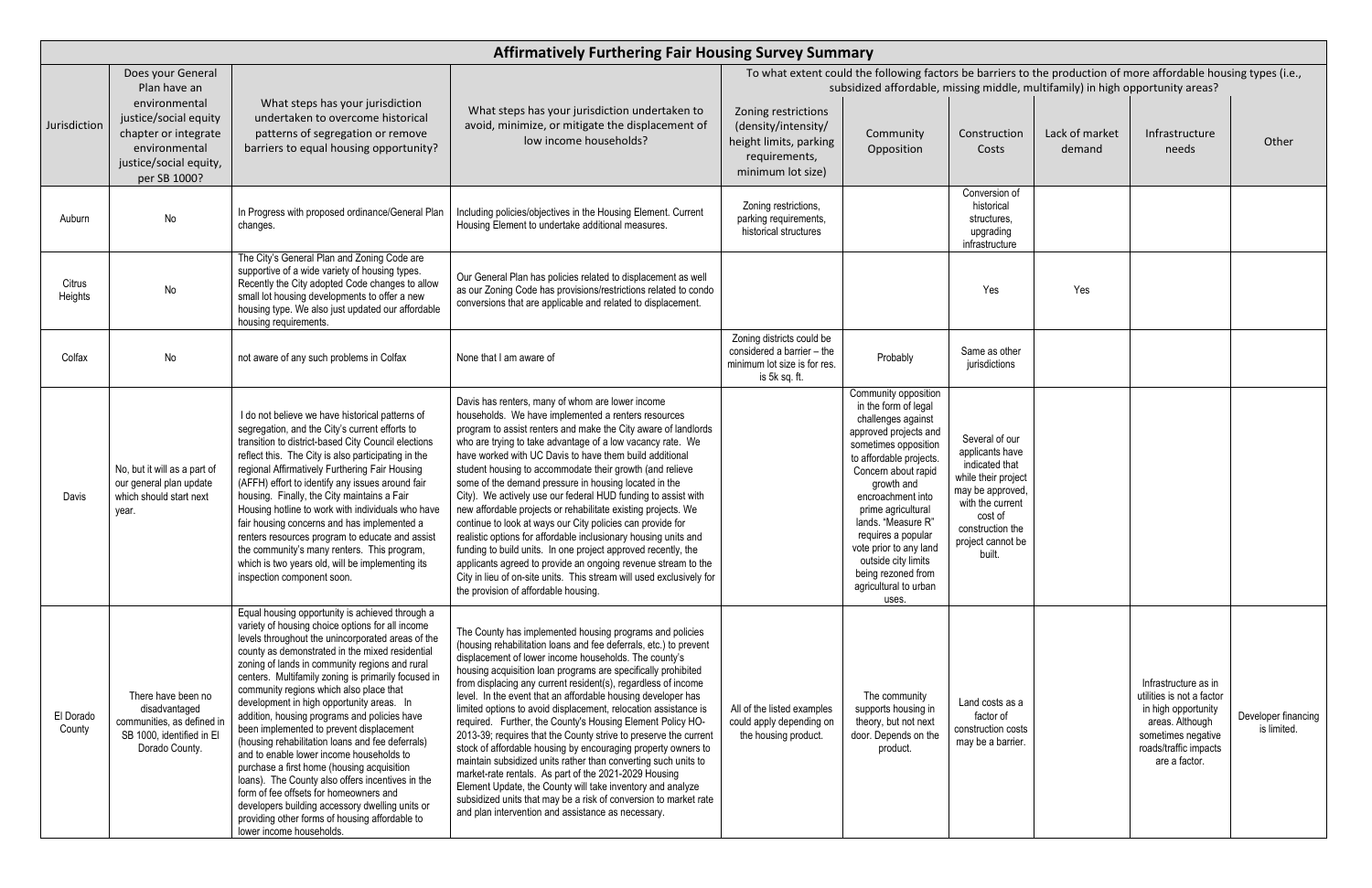|              |                                                                                                                                 |                                                                                                                                                                                                                                                                                                                                                                                                                                                                                                                                                                                                                                                                                                                                                                                                                                                               | <b>Affirmatively Furthering Fair Housing Survey Summary</b>                                                                                                                                                                                                                                                                                                                                                                                                                                                                                                                                                                                                                                                                                                                                                                                                                                                                                                                                                                                                                                                                                                                                                                                                                                                                                                                                                                                                                                                                                                                                                                                                                                                                                                                                                                                                                                                                                                                                                                                                                                                                                 |                                                                                                                                                                                                                  |                                                                                                                                                                                                                                                                                                        |                                                                                                                                                                                                                                                                               |                                                                                                                                                                                                                                                                                       |                                                                                                                                                                                                                       |                                                                                                                                                                                                                                                                                                                                                             |
|--------------|---------------------------------------------------------------------------------------------------------------------------------|---------------------------------------------------------------------------------------------------------------------------------------------------------------------------------------------------------------------------------------------------------------------------------------------------------------------------------------------------------------------------------------------------------------------------------------------------------------------------------------------------------------------------------------------------------------------------------------------------------------------------------------------------------------------------------------------------------------------------------------------------------------------------------------------------------------------------------------------------------------|---------------------------------------------------------------------------------------------------------------------------------------------------------------------------------------------------------------------------------------------------------------------------------------------------------------------------------------------------------------------------------------------------------------------------------------------------------------------------------------------------------------------------------------------------------------------------------------------------------------------------------------------------------------------------------------------------------------------------------------------------------------------------------------------------------------------------------------------------------------------------------------------------------------------------------------------------------------------------------------------------------------------------------------------------------------------------------------------------------------------------------------------------------------------------------------------------------------------------------------------------------------------------------------------------------------------------------------------------------------------------------------------------------------------------------------------------------------------------------------------------------------------------------------------------------------------------------------------------------------------------------------------------------------------------------------------------------------------------------------------------------------------------------------------------------------------------------------------------------------------------------------------------------------------------------------------------------------------------------------------------------------------------------------------------------------------------------------------------------------------------------------------|------------------------------------------------------------------------------------------------------------------------------------------------------------------------------------------------------------------|--------------------------------------------------------------------------------------------------------------------------------------------------------------------------------------------------------------------------------------------------------------------------------------------------------|-------------------------------------------------------------------------------------------------------------------------------------------------------------------------------------------------------------------------------------------------------------------------------|---------------------------------------------------------------------------------------------------------------------------------------------------------------------------------------------------------------------------------------------------------------------------------------|-----------------------------------------------------------------------------------------------------------------------------------------------------------------------------------------------------------------------|-------------------------------------------------------------------------------------------------------------------------------------------------------------------------------------------------------------------------------------------------------------------------------------------------------------------------------------------------------------|
|              | Does your General<br>Plan have an                                                                                               |                                                                                                                                                                                                                                                                                                                                                                                                                                                                                                                                                                                                                                                                                                                                                                                                                                                               |                                                                                                                                                                                                                                                                                                                                                                                                                                                                                                                                                                                                                                                                                                                                                                                                                                                                                                                                                                                                                                                                                                                                                                                                                                                                                                                                                                                                                                                                                                                                                                                                                                                                                                                                                                                                                                                                                                                                                                                                                                                                                                                                             |                                                                                                                                                                                                                  | To what extent could the following factors be barriers to the production of more affordable housing types (i.e.,<br>subsidized affordable, missing middle, multifamily) in high opportunity areas?                                                                                                     |                                                                                                                                                                                                                                                                               |                                                                                                                                                                                                                                                                                       |                                                                                                                                                                                                                       |                                                                                                                                                                                                                                                                                                                                                             |
| Jurisdiction | environmental<br>justice/social equity<br>chapter or integrate<br>environmental<br>justice/social equity,<br>per SB 1000?       | What steps has your jurisdiction<br>undertaken to overcome historical<br>patterns of segregation or remove<br>barriers to equal housing opportunity?                                                                                                                                                                                                                                                                                                                                                                                                                                                                                                                                                                                                                                                                                                          | What steps has your jurisdiction undertaken to<br>avoid, minimize, or mitigate the displacement of<br>low income households?                                                                                                                                                                                                                                                                                                                                                                                                                                                                                                                                                                                                                                                                                                                                                                                                                                                                                                                                                                                                                                                                                                                                                                                                                                                                                                                                                                                                                                                                                                                                                                                                                                                                                                                                                                                                                                                                                                                                                                                                                | Zoning restrictions<br>(density/intensity/<br>height limits, parking<br>requirements,<br>minimum lot size)                                                                                                       | Community<br>Opposition                                                                                                                                                                                                                                                                                | Construction<br>Costs                                                                                                                                                                                                                                                         | Lack of market<br>demand                                                                                                                                                                                                                                                              | Infrastructure<br>needs                                                                                                                                                                                               | Other                                                                                                                                                                                                                                                                                                                                                       |
| Elk Grove    | Yes, environmental justice<br>and social equity are<br>covered in Chapter 8 of<br>the General Plan adopted<br>in February 2019. | As a City with a substantial amount of newer<br>construction, Elk Grove is not contending with<br>significant historical segregation patterns. In<br>support of equal housing opportunity, since 2002<br>the City has invested more than \$70 million in<br>local funds to support the development of nearly<br>1,700 affordable rental units. Additionally, the City<br>has offered affordable homeownership programs<br>including down payment assistance and price-<br>restricted homes.<br>The City conducted an Analysis of Impediments to<br>Fair Housing Choice in 2008, and has for the last<br>2-3 years participated in a regional effort to<br>prepare an Assessment of Fair Housing/Analysis<br>of Impediments to Fair Housing Choice. Both<br>documents identify barriers to housing opportunity<br>and steps the City can take to address them. | As noted, the City has made substantial investments in<br>affordable housing. This provides new opportunities for low-<br>income households to remain in Elk Grove or move to Elk<br>Grove from other areas. The City has regulatory agreements<br>on all of these properties that require units to be made<br>affordable for 30-55 years. In addition to subsidizing large<br>apartment complexes, the City has also created two transitional<br>houses for people exiting homelessness (with a third pending).<br>and created one permanent shared housing project for<br>extremely low-income households (with a second pending).<br>The City also annually funds a number of nonprofits that<br>provide services aimed at assisting low-income households<br>with finding or retaining housing:<br>• Sacramento Self-Help Housing provides housing counseling<br>and social services for homeless and low-income households.<br>Their services include drop-in housing counseling and search<br>assistance, as well as intensive case management for<br>residents of transitional housing.<br>• The Elk Grove Food Bank offered the Support Works<br>program, which has group and individual counseling, case<br>management, parenting and job skills training, and other<br>resources focused on helping low-income households achieve<br>financial stability.<br>• Uplift People of Elk Grove offers the Champions for Change<br>program for low-income and near poverty households, with the<br>goal of providing mentoring and education that allows the<br>household to transcend generational poverty. The program<br>offers a combination of services and education, including<br>relationship building, community outreach, mutual<br>accountability, and goal setting.<br>• Chicks in Crisis provides Project LIFT (Living Independently<br>for Tomorrow) which provides a supportive learning<br>environment where pregnant and parenting teens (male and<br>female) move toward self-sufficiency and employment by<br>providing workshops on finding a job, finance, legal issues,<br>healthy living, and child development. | Moderate. The City plans<br>to review some of its<br>requirements using SB2<br>funding, and will be using<br>the Housing Element<br>process to identify new<br>opportunities to address<br>some of these issues. | Moderate. The City<br>has attempted to<br>address this through<br>zoning by-right, which<br>provides fewer<br>opportunities for<br>community opposition<br>when specific projects<br>are proposed, but<br>often attempts to<br>rezone property at<br>higher densities still<br>face public opposition. | Significant. Rising<br>construction costs<br>for materials and<br>labor (as well as<br>a shortage of<br>labor at any price)<br>have increased<br>costs to the point<br>where high levels<br>of public subsidy<br>are required for<br>new more<br>affordable<br>housing types. | Minimal. We believe<br>substantial market<br>demand exists for<br>market-rate and<br>affordable<br>multifamily and<br>middle density<br>housing. The last<br>affordable housing<br>project to open in<br>the City had over<br>1,200 people<br>register for a lottery<br>for 98 units. | Moderate. The City<br>has substantial land<br>zoned in areas where<br>connection to utilities<br>is accessible, but<br>infrastructure cost is<br>a factor that<br>contributes to the<br>high cost of<br>construction. | Lack of Funding<br>Significant. The key<br>reason more<br>affordable housing<br>is not being built is<br>that it does not<br>pencil without public<br>subsidy. More<br>funding is needed at<br>the federal and state<br>levels. Existing<br>funding sources are<br>incredibly<br>competitive, and<br>some new funding<br>sources are<br>needlessly complex. |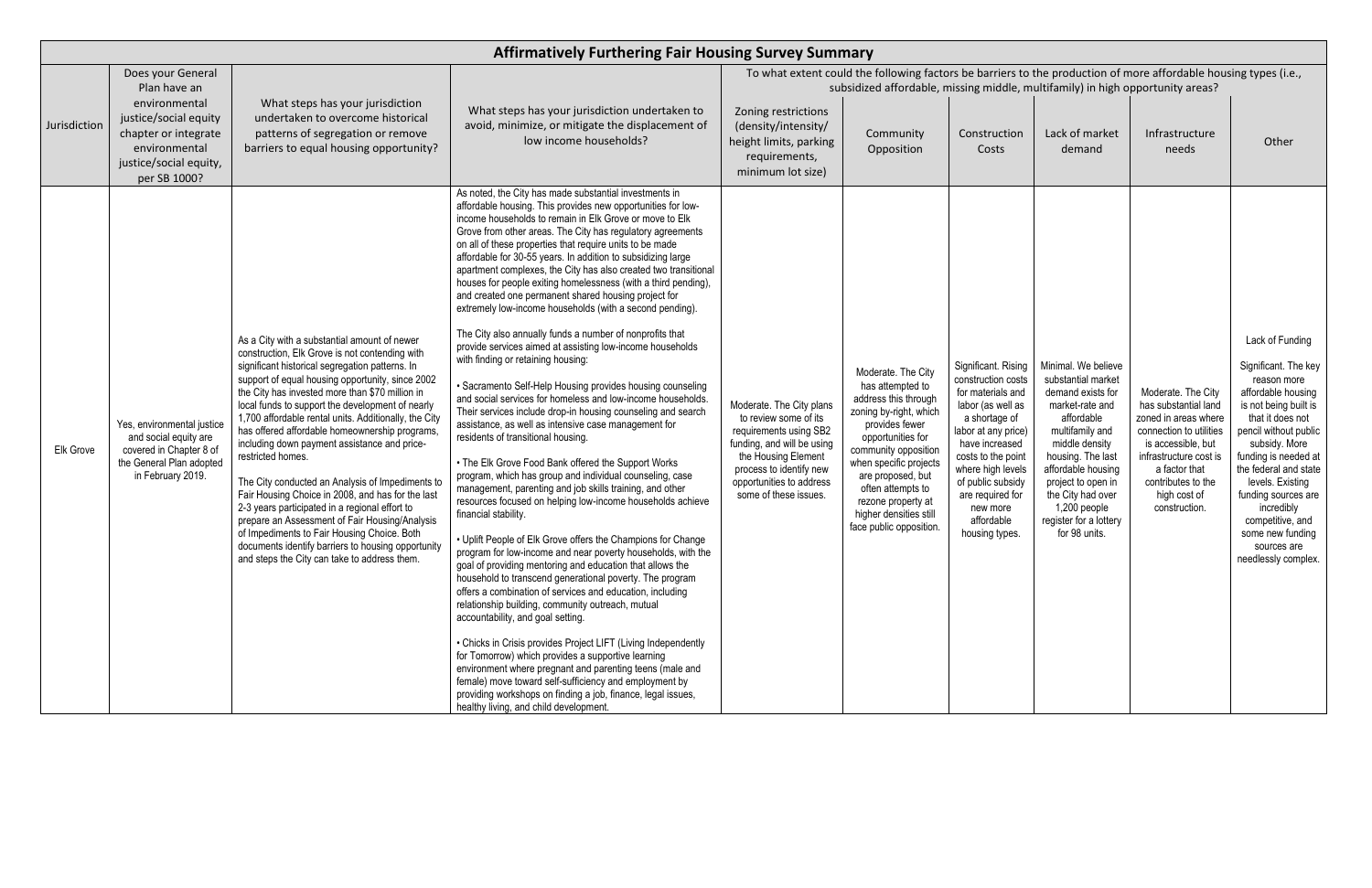|              |                                                                                                                           |                                                                                                                                                                                                                                                                                                                                                                                                                                                                                                                                                                                                               | <b>Affirmatively Furthering Fair Housing Survey Summary</b>                                                                                                                                                                                                                                                                                                                                                                                                                                                                                                                                                                                                                                                                                                                                                                              |                                                                                                            |                                                                                                                                                                                                    |                                        |                                                                |                                                                             |                                                                                                  |
|--------------|---------------------------------------------------------------------------------------------------------------------------|---------------------------------------------------------------------------------------------------------------------------------------------------------------------------------------------------------------------------------------------------------------------------------------------------------------------------------------------------------------------------------------------------------------------------------------------------------------------------------------------------------------------------------------------------------------------------------------------------------------|------------------------------------------------------------------------------------------------------------------------------------------------------------------------------------------------------------------------------------------------------------------------------------------------------------------------------------------------------------------------------------------------------------------------------------------------------------------------------------------------------------------------------------------------------------------------------------------------------------------------------------------------------------------------------------------------------------------------------------------------------------------------------------------------------------------------------------------|------------------------------------------------------------------------------------------------------------|----------------------------------------------------------------------------------------------------------------------------------------------------------------------------------------------------|----------------------------------------|----------------------------------------------------------------|-----------------------------------------------------------------------------|--------------------------------------------------------------------------------------------------|
|              | Does your General<br>Plan have an                                                                                         |                                                                                                                                                                                                                                                                                                                                                                                                                                                                                                                                                                                                               |                                                                                                                                                                                                                                                                                                                                                                                                                                                                                                                                                                                                                                                                                                                                                                                                                                          |                                                                                                            | To what extent could the following factors be barriers to the production of more affordable housing types (i.e.,<br>subsidized affordable, missing middle, multifamily) in high opportunity areas? |                                        |                                                                |                                                                             |                                                                                                  |
| Jurisdiction | environmental<br>justice/social equity<br>chapter or integrate<br>environmental<br>justice/social equity,<br>per SB 1000? | What steps has your jurisdiction<br>undertaken to overcome historical<br>patterns of segregation or remove<br>barriers to equal housing opportunity?                                                                                                                                                                                                                                                                                                                                                                                                                                                          | What steps has your jurisdiction undertaken to<br>avoid, minimize, or mitigate the displacement of<br>low income households?                                                                                                                                                                                                                                                                                                                                                                                                                                                                                                                                                                                                                                                                                                             | Zoning restrictions<br>(density/intensity/<br>height limits, parking<br>requirements,<br>minimum lot size) | Community<br>Opposition                                                                                                                                                                            | Construction<br>Costs                  | Lack of market<br>demand                                       | Infrastructure<br>needs                                                     | Other                                                                                            |
| Folsom       | No                                                                                                                        | The City makes information available on its<br>website regarding State and Federal fair housing<br>requirements. The City also includes information<br>about the Renter's Helpline so that the<br>City's residents can receive telephone counseling<br>and mediation services to help resolve a housing<br>crisis or dispute (website:<br>https://rentershelpline.org/en/).<br>The City is participating in the Sac Valley Fair<br>Housing Collaborative, which is a regional<br>approach to identifying fair housing challenges in<br>the City and the region (website:<br>https://rentershelpline.org/en/). | The City has a Seniors Helping Seniors Home Repair Program<br>(Funded by Community Development Block Grant monies) to<br>assist Folsom's low income senior citizens with homer repairs.<br>The City receives 250-300 calls for service per year and assists<br>approximately 90 senior citizen households per year. Over<br>95% of the homeowners live in mobile homes and thus this<br>program is instrumental in preserving affordable dwelling units<br>in Folsom.<br>The City has a Mobilehome Repair and Replacement (MRRP)<br>Loan Forgiveness Program. This program provides loan<br>forgiveness to low income mobile home owners based on<br>hardship. To date the City has forgiven 10 MRRP loans.<br>There are no deed restricted affordable units in Folsom that are<br>at risk of conversion to market-rate uses until 2039. | Possibly a factor but not<br>for majority of sites                                                         | Possibly a factor                                                                                                                                                                                  | Likely a factor                        |                                                                | Possibly a factor for<br>some areas of City                                 |                                                                                                  |
| Galt         | No                                                                                                                        | None                                                                                                                                                                                                                                                                                                                                                                                                                                                                                                                                                                                                          | None, the City lacks the resources to undertake the activity                                                                                                                                                                                                                                                                                                                                                                                                                                                                                                                                                                                                                                                                                                                                                                             |                                                                                                            | Little                                                                                                                                                                                             | Large                                  |                                                                | Large                                                                       |                                                                                                  |
| Isleton      |                                                                                                                           |                                                                                                                                                                                                                                                                                                                                                                                                                                                                                                                                                                                                               |                                                                                                                                                                                                                                                                                                                                                                                                                                                                                                                                                                                                                                                                                                                                                                                                                                          |                                                                                                            |                                                                                                                                                                                                    |                                        |                                                                |                                                                             |                                                                                                  |
| Lincoln      | No                                                                                                                        | The City's General Plan provides for numerous<br>opportunities to provide housing for all wanting to<br>reside in the City. We have implemented all<br>Fed/State requirements when providing equal<br>housing opportunities.                                                                                                                                                                                                                                                                                                                                                                                  | We have followed the required Fed/State requirements to avoid<br>displacement of households, including the extension of deed<br>restrictions on affordable multifamily households within the City.                                                                                                                                                                                                                                                                                                                                                                                                                                                                                                                                                                                                                                       | Development standards,<br>impact fees                                                                      | Yes                                                                                                                                                                                                | Yes                                    |                                                                |                                                                             |                                                                                                  |
| Live Oak     | No. Planned as part of the<br>next update.                                                                                | None to date. The City is planning on addressing<br>these concerns in the next General Plan Update.                                                                                                                                                                                                                                                                                                                                                                                                                                                                                                           | The City currently has several low income housing<br>developments and is supportive of low income household<br>rehabilitation.                                                                                                                                                                                                                                                                                                                                                                                                                                                                                                                                                                                                                                                                                                           |                                                                                                            | Yes                                                                                                                                                                                                | Yes                                    |                                                                |                                                                             |                                                                                                  |
| Loomis       | No, in Progress. To be<br>included in the Town of<br>Loomis General Plan<br>Update 2020.                                  | Zoning Chapter 13.32 - Affordable housing<br>incentives.                                                                                                                                                                                                                                                                                                                                                                                                                                                                                                                                                      | Existing codes provide for low income households and<br>continued availability. The Loomis General Plan Update 2020<br>(launched in September 2019) will also include mandated<br>updates to our Housing Element.                                                                                                                                                                                                                                                                                                                                                                                                                                                                                                                                                                                                                        | Site specific                                                                                              | Some                                                                                                                                                                                               | Yes                                    |                                                                | Yes                                                                         | Outside agency fees<br>(water, sewer, etc)                                                       |
| Marysville   | No                                                                                                                        | The City is exploring grant opportunities to<br>promote economic development. The City is also<br>preparing a request for proposals to update its<br>General Plan and Housing Element. In addition,<br>the City is hoping to use SB 2 Grant funds to<br>comprehensively update its Development Code to<br>promote housing opportunities, which would<br>remove barriers (update ADUs, streamline<br>development etc.).                                                                                                                                                                                        | Updated emergency shelter ordinance in 2018.                                                                                                                                                                                                                                                                                                                                                                                                                                                                                                                                                                                                                                                                                                                                                                                             | <b>Outdated Development</b><br>Code that will be updated.                                                  |                                                                                                                                                                                                    | No<br>redevelopment<br>funds available | Developers need to<br>be willing to invest<br>in redevelopment | There are not a lot of<br>resources for<br>investment in<br>infrastructure. | Constrained land<br>use-i.e.,<br>surrounded by<br>levees so all<br>development will be<br>infill |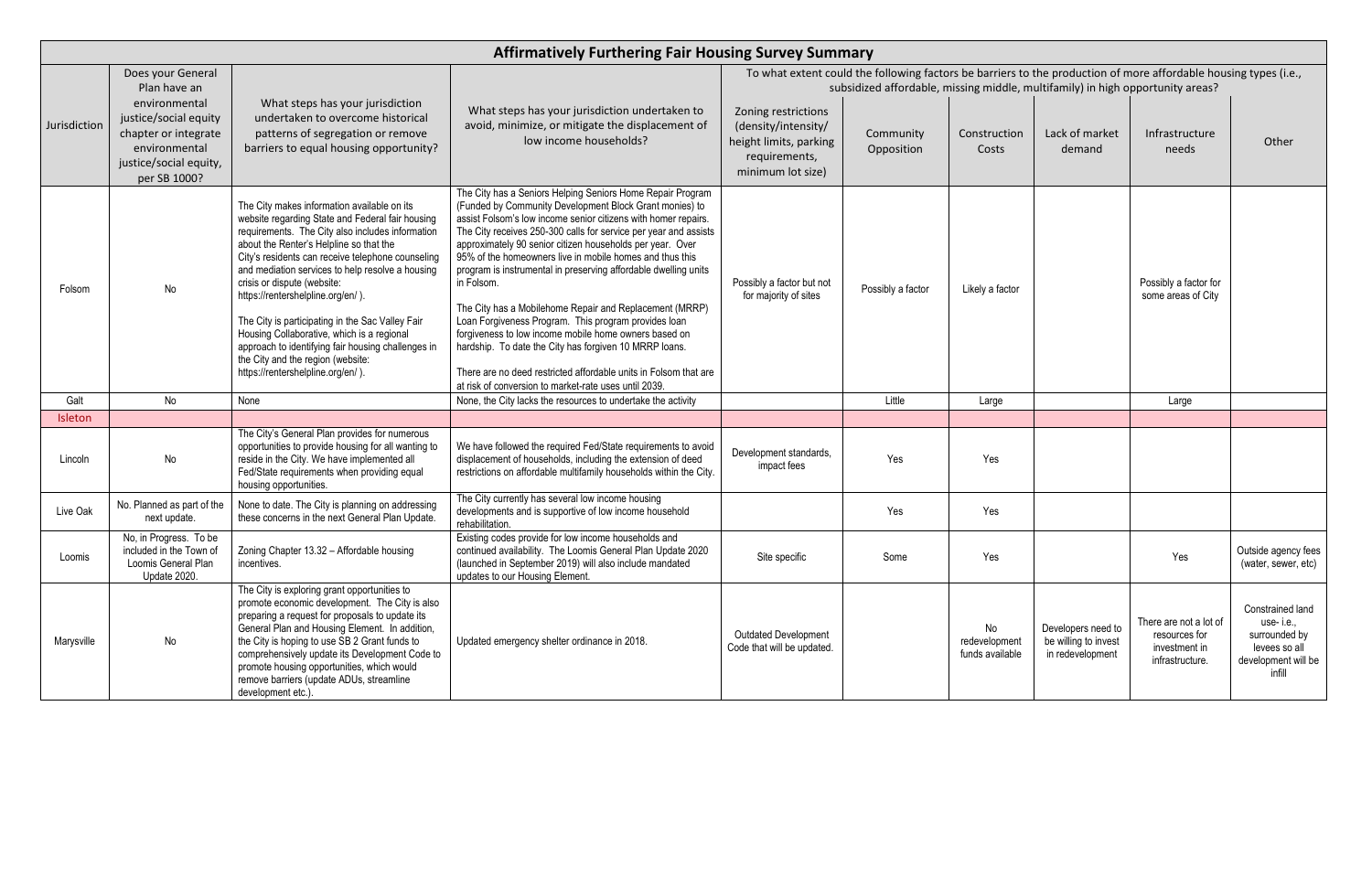|                   | <b>Affirmatively Furthering Fair Housing Survey Summary</b>                                                                                                                                         |                                                                                                                                                                                                                                                                                                                                                                                                                                                                                                                                                                                                                                                                                                                                                                                                                                                                                                                                                                                                                                                                                                                               |                                                                                                                                                                                                                                                                                                                                                                                    |                                                                                                                          |                                                                                                                  |                                                                                                                                                                                                                                 |                                                                                                                                                                                                                                                                         |                                                                                         |                                                                                                                                                                                          |
|-------------------|-----------------------------------------------------------------------------------------------------------------------------------------------------------------------------------------------------|-------------------------------------------------------------------------------------------------------------------------------------------------------------------------------------------------------------------------------------------------------------------------------------------------------------------------------------------------------------------------------------------------------------------------------------------------------------------------------------------------------------------------------------------------------------------------------------------------------------------------------------------------------------------------------------------------------------------------------------------------------------------------------------------------------------------------------------------------------------------------------------------------------------------------------------------------------------------------------------------------------------------------------------------------------------------------------------------------------------------------------|------------------------------------------------------------------------------------------------------------------------------------------------------------------------------------------------------------------------------------------------------------------------------------------------------------------------------------------------------------------------------------|--------------------------------------------------------------------------------------------------------------------------|------------------------------------------------------------------------------------------------------------------|---------------------------------------------------------------------------------------------------------------------------------------------------------------------------------------------------------------------------------|-------------------------------------------------------------------------------------------------------------------------------------------------------------------------------------------------------------------------------------------------------------------------|-----------------------------------------------------------------------------------------|------------------------------------------------------------------------------------------------------------------------------------------------------------------------------------------|
|                   | Does your General                                                                                                                                                                                   |                                                                                                                                                                                                                                                                                                                                                                                                                                                                                                                                                                                                                                                                                                                                                                                                                                                                                                                                                                                                                                                                                                                               |                                                                                                                                                                                                                                                                                                                                                                                    |                                                                                                                          | To what extent could the following factors be barriers to the production of more affordable housing types (i.e., |                                                                                                                                                                                                                                 |                                                                                                                                                                                                                                                                         |                                                                                         |                                                                                                                                                                                          |
| Jurisdiction      | Plan have an<br>environmental<br>justice/social equity<br>chapter or integrate<br>environmental<br>justice/social equity,<br>per SB 1000?                                                           | What steps has your jurisdiction<br>undertaken to overcome historical<br>patterns of segregation or remove<br>barriers to equal housing opportunity?                                                                                                                                                                                                                                                                                                                                                                                                                                                                                                                                                                                                                                                                                                                                                                                                                                                                                                                                                                          | What steps has your jurisdiction undertaken to<br>avoid, minimize, or mitigate the displacement of<br>low income households?                                                                                                                                                                                                                                                       | Zoning restrictions<br>(density/intensity/<br>height limits, parking<br>requirements,<br>minimum lot size)               | subsidized affordable, missing middle, multifamily) in high opportunity areas?<br>Community<br>Opposition        | Construction<br>Costs                                                                                                                                                                                                           | Lack of market<br>demand                                                                                                                                                                                                                                                | Infrastructure<br>needs                                                                 | Other                                                                                                                                                                                    |
| Placer<br>County  | At this time Placer does<br>not have an environmental<br>justice/social equity<br>chapter in the General<br>Plan. This will be<br>considered as part of the<br>2021-2029 Housing<br>Element Update. | Placer county has typical land use patters found in<br>historically agriculture areas that have over the<br>past 50 years converted to more suburban<br>developments including limiting opportunities for<br>mixed use, and allowing for only single family<br>developments in more than 90% of the developed<br>and planned develop lands. In the past few year<br>Placer has begun to amend policies and<br>ordinances to incentives more mixed used<br>development through the addition of Town Center<br>overlay districts, updates of area plans such as the<br>Tahoe Basin Area plan that includes Mixed Use<br>zone districts and revised ADU regulations to<br>allow by right and without owner occupancy<br>requirements for second units in single family<br>zones. Placer County has in progress policy and<br>zone changes that propose allowing up to 4-<br>plexes in single family zone districts under certain<br>circumstances, as well as the addition of a new<br>mixed use zone district and overlay to incentives<br>housing in what typically would have been single<br>family or commercial only areas. | Relocation/replacement when required or needed and<br>employee/affordable housing requirements for new<br>developments.                                                                                                                                                                                                                                                            | Yes                                                                                                                      | Yes                                                                                                              | Yes                                                                                                                                                                                                                             |                                                                                                                                                                                                                                                                         | Yes                                                                                     | Gap funding/<br>financing for<br>construction<br>Prevailing wage<br>requirements on<br>small projects                                                                                    |
| Placerville       | No                                                                                                                                                                                                  | None. The City of Placerville has no current<br>identified areas of a segregated population, or<br>identified barriers to equal housing opportunities.<br>(Historically, however, there was segregation<br>beginning with the gold rush of certain minority<br>and immigrant populations. Old property deeds<br>may have restrictions of sale to certain minority<br>populations, but are unenforceable.)                                                                                                                                                                                                                                                                                                                                                                                                                                                                                                                                                                                                                                                                                                                     | The City has been proactive in enforcement of building code<br>violations to improve substandard housing and abatement of<br>abandoned homes typically under out-of-town absentee<br>ownership. The City is taking enforcement action against the<br>illegal proliferation of vacation home rentals that are<br>reducing available housing stock.                                  | Parking requirements<br>poses a barrier -<br>consumption of land,<br>topographical constraints,<br>and ADA requirements. | Opposition to high<br>density residential<br>development is<br>typically high.                                   | Current rents in<br>Placerville have<br>not been of<br>sufficient rates to<br>provide a<br>adequate return<br>on the cost of<br>construction and<br>financing.<br>Topographic<br>constraints drive<br>up construction<br>costs. | Although Placerville<br>has a lack of<br>available rental<br>units and housing<br>for sale to meet<br>current demand<br>demand has been<br>lacking for<br>development of<br>higher density<br>apartments, but<br>more likely due to<br>the high cost of<br>development. | High cost of frontage<br>improvements (curb,<br>gutter sidewalk, and<br>road widening). | Cost of impact fees<br>(water &<br>sewer connection<br>fees, traffic impact<br>fees, park fees,<br>school fees, fire<br>district fees). Use of<br>CEQA to lengthen<br>time to construct. |
| Rancho<br>Cordova | No – will be in progress in<br>2020 or 2021                                                                                                                                                         | The City funds the Renter's Helpline through its<br>CDBG program, which provides tenant landlord<br>mediation, housing counseling, and free legal aid<br>for fair housing issues. The City also augments its<br>robust code enforcement and rental housing<br>inspection program through its CDBG program to<br>ensure fair housing laws are upheld by landlords.                                                                                                                                                                                                                                                                                                                                                                                                                                                                                                                                                                                                                                                                                                                                                             | In addition to our CDBG funded Renter's Helpline and Housing<br>Counseling, we also fund an annual low income homeowner<br>critical system rehabilitation program through CDBG that will<br>repair roofs, HVACs, heating, plumbing, etc. to help low income<br>households retain ownership of their homes. Recipients of this<br>program are most often seniors with disabilities. | Moderate to High Barrier                                                                                                 | Moderate to High<br>Barrier                                                                                      | <b>High Barrier</b>                                                                                                                                                                                                             |                                                                                                                                                                                                                                                                         | <b>High Barrier</b>                                                                     | Lack of available<br>vacant sites                                                                                                                                                        |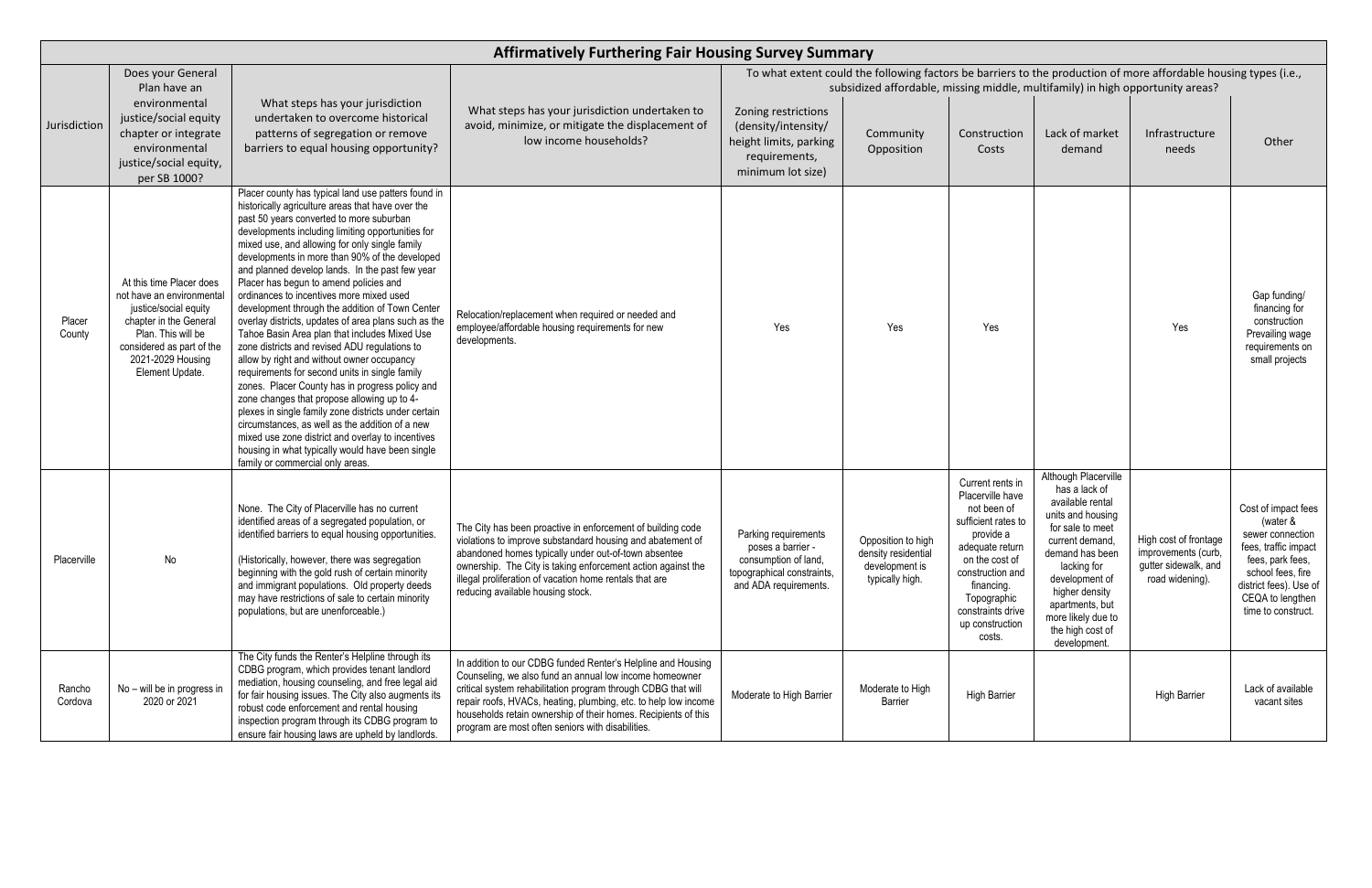|              |                                                                                                                                                                                                                                                                                                                                                                                                                                                                                                        |                                                                                                                                                                                                                                                                                                                                                                                                                                                                | <b>Affirmatively Furthering Fair Housing Survey Summary</b>                                                                                                                                                                                                                                                                                                                                                                                                                                                                                                                                                                                                                                                                                                                                                                                                                                                                              |                                                                                                            |                                                                                                                                                                                                    |                                                                                                                                                                                                                                                                                                                                                                                                                 |                          |                         |                                                                                                                                                                                                                                                                                                                                                                   |
|--------------|--------------------------------------------------------------------------------------------------------------------------------------------------------------------------------------------------------------------------------------------------------------------------------------------------------------------------------------------------------------------------------------------------------------------------------------------------------------------------------------------------------|----------------------------------------------------------------------------------------------------------------------------------------------------------------------------------------------------------------------------------------------------------------------------------------------------------------------------------------------------------------------------------------------------------------------------------------------------------------|------------------------------------------------------------------------------------------------------------------------------------------------------------------------------------------------------------------------------------------------------------------------------------------------------------------------------------------------------------------------------------------------------------------------------------------------------------------------------------------------------------------------------------------------------------------------------------------------------------------------------------------------------------------------------------------------------------------------------------------------------------------------------------------------------------------------------------------------------------------------------------------------------------------------------------------|------------------------------------------------------------------------------------------------------------|----------------------------------------------------------------------------------------------------------------------------------------------------------------------------------------------------|-----------------------------------------------------------------------------------------------------------------------------------------------------------------------------------------------------------------------------------------------------------------------------------------------------------------------------------------------------------------------------------------------------------------|--------------------------|-------------------------|-------------------------------------------------------------------------------------------------------------------------------------------------------------------------------------------------------------------------------------------------------------------------------------------------------------------------------------------------------------------|
|              | Does your General<br>Plan have an                                                                                                                                                                                                                                                                                                                                                                                                                                                                      |                                                                                                                                                                                                                                                                                                                                                                                                                                                                |                                                                                                                                                                                                                                                                                                                                                                                                                                                                                                                                                                                                                                                                                                                                                                                                                                                                                                                                          |                                                                                                            | To what extent could the following factors be barriers to the production of more affordable housing types (i.e.,<br>subsidized affordable, missing middle, multifamily) in high opportunity areas? |                                                                                                                                                                                                                                                                                                                                                                                                                 |                          |                         |                                                                                                                                                                                                                                                                                                                                                                   |
| Jurisdiction | environmental<br>justice/social equity<br>chapter or integrate<br>environmental<br>justice/social equity,<br>per SB 1000?                                                                                                                                                                                                                                                                                                                                                                              | What steps has your jurisdiction<br>undertaken to overcome historical<br>patterns of segregation or remove<br>barriers to equal housing opportunity?                                                                                                                                                                                                                                                                                                           | What steps has your jurisdiction undertaken to<br>avoid, minimize, or mitigate the displacement of<br>low income households?                                                                                                                                                                                                                                                                                                                                                                                                                                                                                                                                                                                                                                                                                                                                                                                                             | Zoning restrictions<br>(density/intensity/<br>height limits, parking<br>requirements,<br>minimum lot size) | Community<br>Opposition                                                                                                                                                                            | Construction<br>Costs                                                                                                                                                                                                                                                                                                                                                                                           | Lack of market<br>demand | Infrastructure<br>needs | Other                                                                                                                                                                                                                                                                                                                                                             |
| Rocklin      | The Rocklin General Plan<br>was updated<br>comprehensively in 2012<br>prior to the current SB<br>1000 legislation. There are<br>no designated<br>disadvantaged<br>communities within the<br>City of Rocklin.<br>However, Chapter 1<br>"Introduction and Purpose"<br>in the 2012 General Plan<br>document discusses<br>Citizen Participation and<br>Environmental Justice in<br>detail and also describes<br>how various policies in the<br>plan support<br><b>Environmental Justice</b><br>principles. | The City has completed a number of General Plan<br>Amendments and Rezones in the last 8 years<br>which have converted several non-residential<br>properties to land use categories that would<br>provide for either high density or small lot single<br>family residential development. These efforts have<br>greatly diversified housing options within the<br>community and improved affordability in terms of<br>both rental and for sale housing products. | The City contracts with the Roseville Housing Authority (RHA)<br>to administer its Section 8/Housing Choice Voucher program.<br>RHA also conducts outreach with apartment landowners and<br>managers, educating and encouraging their acceptance of<br>Section 8/Housing Choice Vouchers.<br>Through Community Development Block Grant (CDBG)<br>entitlement funds Rocklin also provides funding to the Salvation<br>Army designed to provide emergency rental subsidies when<br>unexpected items, such as job loss, unexpected car repairs,<br>medical emergencies, etc. arise and affect lower income<br>households.<br>The Rocklin Housing Division also administers existing First<br>Time Home Buyer (FTHB), Down Payment Assistance Loans<br>and enforces affordability restrictions for condominium units<br>within the Vicara project in Whitney Ranch and various single<br>family residential properties within the community. | Some development<br>standards.<br>primarily parking<br>requirements.                                       | Similar to other<br>communities.<br>Opposition is primarily<br>concerned with the<br>density and mass of<br>typical affordable<br>development projects.                                            | City fees and<br>most impact fees<br>are considered<br>reasonable within<br>the region. The<br>City does not<br>control sewer and<br>water hookups or<br>fees.<br>Those are<br>provided by<br>independent<br>districts. Some<br>developers have<br>expressed<br>concerns<br>regarding utility<br>connection costs,<br>as well as<br>generally high<br>labor and material<br>costs that they<br>are experiencing |                          |                         | Lack of local<br>construction labor.<br>Many in the<br>construction<br>industry are being<br>recruited to the Bay<br>Area for higher<br>wages or are going<br>to work in areas<br>undergoing<br>significant rebuilding<br>from recent<br>catastrophic fires.<br>This has severely<br>impacted the labor<br>pool that is available<br>in the Sacramento<br>Region. |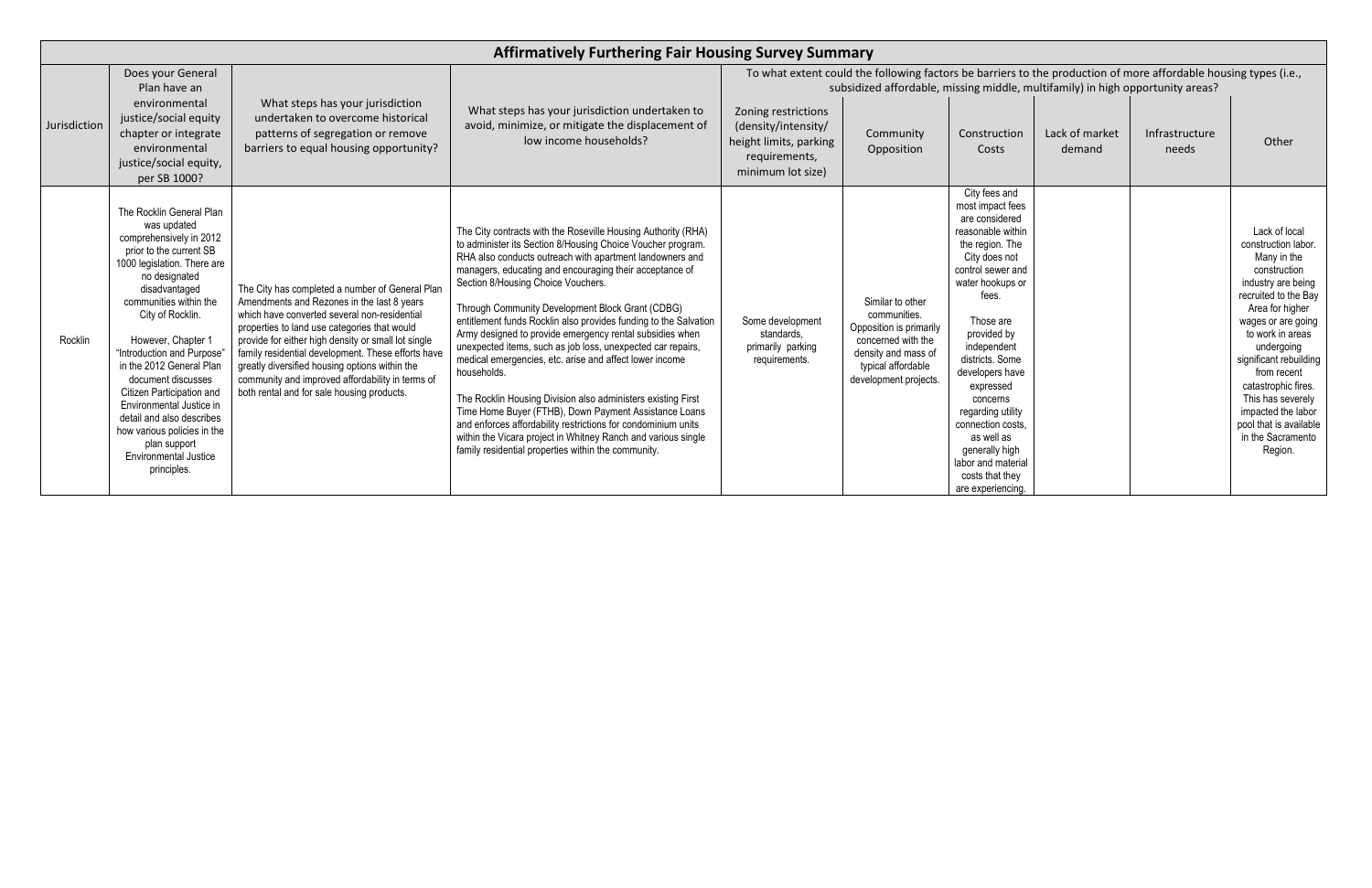|              |                                                                                                                                           |                                                                                                                                                                                                                                                                                                                                                                                                                                                                                                                                                                                                                                                        | <b>Affirmatively Furthering Fair Housing Survey Summary</b>                                                                                                                                                                                                                                                                                                                                                                                                                                                                                                                                                                                                                                                                                                                                                                                                                                                                                                                                                                                                                                                                                                                                                                                                                                                                                                                                                                                                                                                                                                                                                                                                                                                                                                                                                                                                                                                                                                                                                                                                                                                                                                                                                                                                                                                                                                                                                                                                                                                                                                                                                                                                                                                                                                                                                                                                                                                                                                                                                                                                                                                                              |                                                                                                                                                                                                    |                                                                                                                                 |                                                        |                                                                                                                                                  |                                         |                                                                                                                                                         |
|--------------|-------------------------------------------------------------------------------------------------------------------------------------------|--------------------------------------------------------------------------------------------------------------------------------------------------------------------------------------------------------------------------------------------------------------------------------------------------------------------------------------------------------------------------------------------------------------------------------------------------------------------------------------------------------------------------------------------------------------------------------------------------------------------------------------------------------|------------------------------------------------------------------------------------------------------------------------------------------------------------------------------------------------------------------------------------------------------------------------------------------------------------------------------------------------------------------------------------------------------------------------------------------------------------------------------------------------------------------------------------------------------------------------------------------------------------------------------------------------------------------------------------------------------------------------------------------------------------------------------------------------------------------------------------------------------------------------------------------------------------------------------------------------------------------------------------------------------------------------------------------------------------------------------------------------------------------------------------------------------------------------------------------------------------------------------------------------------------------------------------------------------------------------------------------------------------------------------------------------------------------------------------------------------------------------------------------------------------------------------------------------------------------------------------------------------------------------------------------------------------------------------------------------------------------------------------------------------------------------------------------------------------------------------------------------------------------------------------------------------------------------------------------------------------------------------------------------------------------------------------------------------------------------------------------------------------------------------------------------------------------------------------------------------------------------------------------------------------------------------------------------------------------------------------------------------------------------------------------------------------------------------------------------------------------------------------------------------------------------------------------------------------------------------------------------------------------------------------------------------------------------------------------------------------------------------------------------------------------------------------------------------------------------------------------------------------------------------------------------------------------------------------------------------------------------------------------------------------------------------------------------------------------------------------------------------------------------------------------|----------------------------------------------------------------------------------------------------------------------------------------------------------------------------------------------------|---------------------------------------------------------------------------------------------------------------------------------|--------------------------------------------------------|--------------------------------------------------------------------------------------------------------------------------------------------------|-----------------------------------------|---------------------------------------------------------------------------------------------------------------------------------------------------------|
|              | Does your General                                                                                                                         |                                                                                                                                                                                                                                                                                                                                                                                                                                                                                                                                                                                                                                                        |                                                                                                                                                                                                                                                                                                                                                                                                                                                                                                                                                                                                                                                                                                                                                                                                                                                                                                                                                                                                                                                                                                                                                                                                                                                                                                                                                                                                                                                                                                                                                                                                                                                                                                                                                                                                                                                                                                                                                                                                                                                                                                                                                                                                                                                                                                                                                                                                                                                                                                                                                                                                                                                                                                                                                                                                                                                                                                                                                                                                                                                                                                                                          |                                                                                                                                                                                                    | To what extent could the following factors be barriers to the production of more affordable housing types (i.e.,                |                                                        |                                                                                                                                                  |                                         |                                                                                                                                                         |
| Jurisdiction | Plan have an<br>environmental<br>justice/social equity<br>chapter or integrate<br>environmental<br>justice/social equity,<br>per SB 1000? | What steps has your jurisdiction<br>undertaken to overcome historical<br>patterns of segregation or remove<br>barriers to equal housing opportunity?                                                                                                                                                                                                                                                                                                                                                                                                                                                                                                   | What steps has your jurisdiction undertaken to<br>avoid, minimize, or mitigate the displacement of<br>low income households?                                                                                                                                                                                                                                                                                                                                                                                                                                                                                                                                                                                                                                                                                                                                                                                                                                                                                                                                                                                                                                                                                                                                                                                                                                                                                                                                                                                                                                                                                                                                                                                                                                                                                                                                                                                                                                                                                                                                                                                                                                                                                                                                                                                                                                                                                                                                                                                                                                                                                                                                                                                                                                                                                                                                                                                                                                                                                                                                                                                                             | Zoning restrictions<br>(density/intensity/<br>height limits, parking<br>requirements,<br>minimum lot size)                                                                                         | subsidized affordable, missing middle, multifamily) in high opportunity areas?<br>Community<br>Opposition                       | Construction<br>Costs                                  | Lack of market<br>demand                                                                                                                         | Infrastructure<br>needs                 | Other                                                                                                                                                   |
| Roseville    | In Progress. We are<br>currently updating our<br>General Plan.                                                                            | The City has provided gap funding to three<br>different affordable housing projects in the last<br>year alone, for a total disbursement of<br>approximately \$10 million. We also provided land<br>valued at nearly \$1 million to one of those<br>projects. As discussed in question 3, we also<br>have a 10% affordability requirement, which<br>ensures that all new planning areas (and any<br>areas being rezoned to residential) contain<br>affordable housing at various income levels. We<br>also have General Plan policy which directs us to<br>ensure the units are spread through the planning<br>area, not concentrated in only one spot. | The City of Roseville strives to provide fair and reasonable<br>access to a variety of housing types with an assurance of<br>providing affordable housing choices for our residents. The City<br>of Roseville has a General Plan goal that 10% of all new<br>housing be developed as affordable housing units to serve<br>households at very low, low and middle/median income levels.<br>This range of affordability is provided in both rental and<br>ownership units within new housing developments. The<br>breakdown of the affordable units will be, at a minimum 40%<br>for rental to very low and 40% for rental to low-income<br>households. The remaining 20% may be reserved for middle<br>income purchase or distributed among the rental obligations.<br>Since 1989, the City's affordable housing policies have<br>produced 2,935 affordable housing units. Success of this<br>program has been based on the City's commitment to its goal<br>and its collaborative process with development proposals in the<br>production of this housing. In the last 5 years, approximately<br>300 very low and low-income rental units have been funded by<br>partnering with developers and reinvesting City Affordable<br>Housing Funds, Housing Taxable Bonds, Housing Trust Funds<br>and Community Development Block Grant (CDBG) funds in an<br>effort to provide additional affordable housing in the City of<br>Roseville.<br>The City also supports the Roseville Housing Authority in the<br>provision of local Housing Choice Vouchers that provide rental<br>assistance to low-income households in Roseville and Rocklin.<br>The rental assistance program can assist up to 672 low income<br>households, including families, veterans, seniors, and persons<br>with disabilities. The voucher program continues to expand<br>annually with new applications for vouchers earmarked for<br>veterans and persons with disabilities who are homeless or are<br>at risk of becoming homeless.<br>Home Investment Partnerships (HOME) Program funds are<br>used to assist low-income first-time homebuyers in purchasing<br>a home in the City of Roseville at a price that is affordable.<br>The City provides zero-interest CDBG and HOME loans for the<br>Owner Occupied Rehab Program (OOR) to assist low-income<br>homeowners in completing necessary rehabilitation for<br>household health and safety including roof and HVAC<br>replacement and lead-based paint remediation. The Housing<br>Division has partnered with the Code Enforcement Division of<br>the Development Services Department to refer those who may<br>qualify for the OOR program. The program helps mitigate<br>displacement by installing necessary accessible features for<br>households with a senior or person with disabilities.<br>The City estimates that its combined affordable housing<br>programs serve over 9,100 residents. Although, Roseville's<br>comprehensive approach has a long-standing history of<br>producing affordable housing we continue to pursue new and<br>innovative opportunities to further our housing goals. | These are not significant<br>factors here because we<br>rely on an individual<br>design review process for<br>small-lot and multi-family<br>projects, not a long set of<br>prescriptive standards. | While we have seen a<br>lot of this for infill<br>housing, it has not<br>proven to be a barrier<br>to approval in<br>Roseville. | This is a big<br>factor right now,<br>for many reasons | There is absolutely<br>demand, but there<br>is a low ROI, so<br>developers are<br>focuses on market-<br>rate product, which<br>is also in demand | This is a factor in our<br>infill areas | Due to costs to build<br>combined with low<br>ROI, the ability to<br>get financing and<br>subsidies so that it<br>will pencil can be a<br>huge barrier. |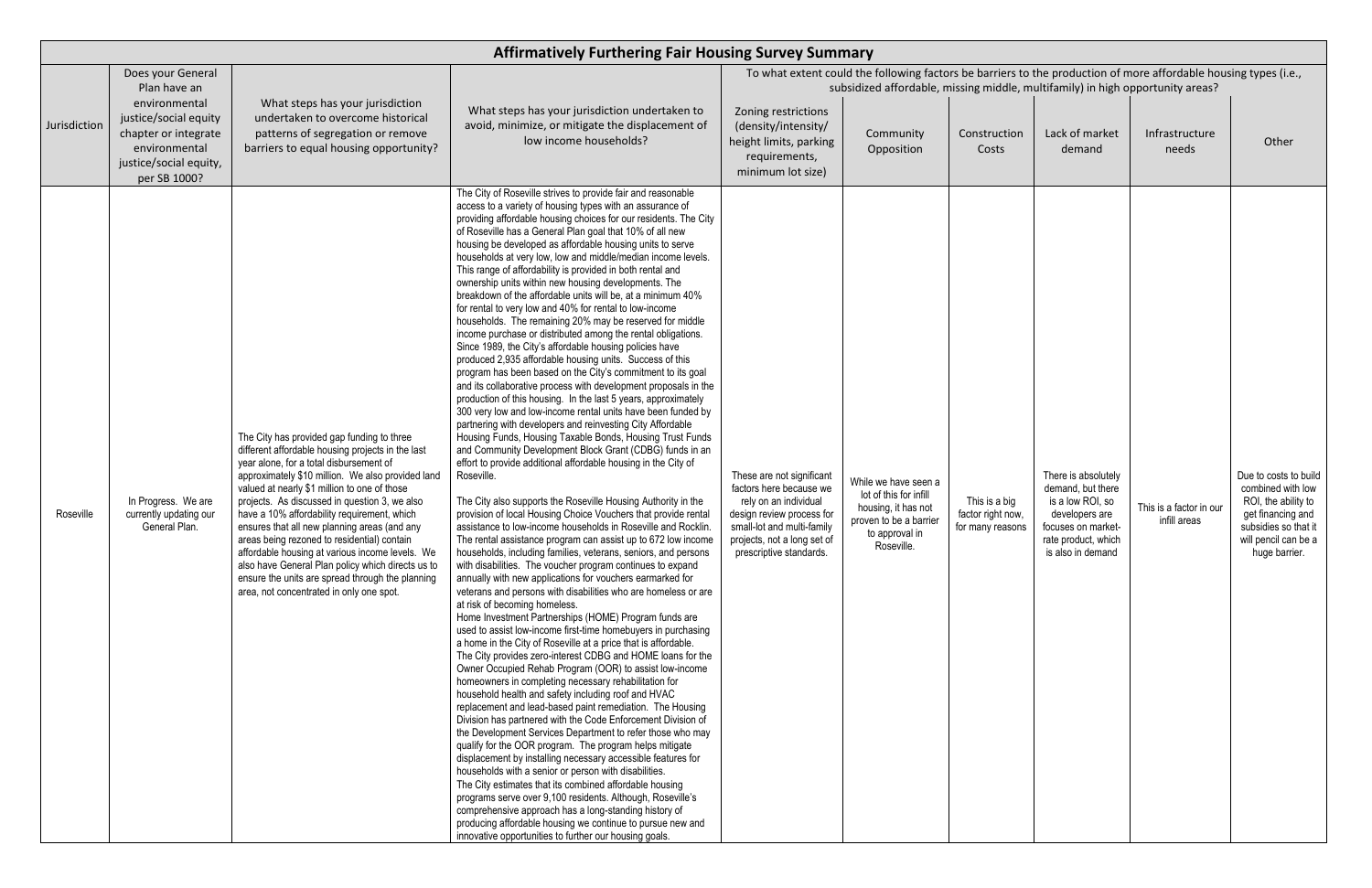|              |                                                                                                                                                            |                                                                                                                                                                                                                                                                                                                                                                                                                                                                                                                                                                                                                                                                                                                                                                                                                                                                                                                                                                                                                                                                                                                                                                                                                                                                                                                                                                                                                                                                                                                                                                                                                                                                                                                                                                                                                                                                                                                                                                                                                                             | <b>Affirmatively Furthering Fair Housing Survey Summary</b>                                                                                                                                                                                                                                                                                                               |                                                                                                            |                                                                                                                                                                                                    |                       |                          |                         |                                  |
|--------------|------------------------------------------------------------------------------------------------------------------------------------------------------------|---------------------------------------------------------------------------------------------------------------------------------------------------------------------------------------------------------------------------------------------------------------------------------------------------------------------------------------------------------------------------------------------------------------------------------------------------------------------------------------------------------------------------------------------------------------------------------------------------------------------------------------------------------------------------------------------------------------------------------------------------------------------------------------------------------------------------------------------------------------------------------------------------------------------------------------------------------------------------------------------------------------------------------------------------------------------------------------------------------------------------------------------------------------------------------------------------------------------------------------------------------------------------------------------------------------------------------------------------------------------------------------------------------------------------------------------------------------------------------------------------------------------------------------------------------------------------------------------------------------------------------------------------------------------------------------------------------------------------------------------------------------------------------------------------------------------------------------------------------------------------------------------------------------------------------------------------------------------------------------------------------------------------------------------|---------------------------------------------------------------------------------------------------------------------------------------------------------------------------------------------------------------------------------------------------------------------------------------------------------------------------------------------------------------------------|------------------------------------------------------------------------------------------------------------|----------------------------------------------------------------------------------------------------------------------------------------------------------------------------------------------------|-----------------------|--------------------------|-------------------------|----------------------------------|
|              | Does your General<br>Plan have an                                                                                                                          |                                                                                                                                                                                                                                                                                                                                                                                                                                                                                                                                                                                                                                                                                                                                                                                                                                                                                                                                                                                                                                                                                                                                                                                                                                                                                                                                                                                                                                                                                                                                                                                                                                                                                                                                                                                                                                                                                                                                                                                                                                             |                                                                                                                                                                                                                                                                                                                                                                           |                                                                                                            | To what extent could the following factors be barriers to the production of more affordable housing types (i.e.,<br>subsidized affordable, missing middle, multifamily) in high opportunity areas? |                       |                          |                         |                                  |
| Jurisdiction | environmental<br>justice/social equity<br>chapter or integrate<br>environmental<br>justice/social equity,<br>per SB 1000?                                  | What steps has your jurisdiction<br>undertaken to overcome historical<br>patterns of segregation or remove<br>barriers to equal housing opportunity?                                                                                                                                                                                                                                                                                                                                                                                                                                                                                                                                                                                                                                                                                                                                                                                                                                                                                                                                                                                                                                                                                                                                                                                                                                                                                                                                                                                                                                                                                                                                                                                                                                                                                                                                                                                                                                                                                        | What steps has your jurisdiction undertaken to<br>avoid, minimize, or mitigate the displacement of<br>low income households?                                                                                                                                                                                                                                              | Zoning restrictions<br>(density/intensity/<br>height limits, parking<br>requirements,<br>minimum lot size) | Community<br>Opposition                                                                                                                                                                            | Construction<br>Costs | Lack of market<br>demand | Infrastructure<br>needs | Other                            |
| Sacramento   | In Progress. The City of<br>Sacramento's 2040<br>General Plan (including<br>the Environmental Justice<br>Element) is anticipated to<br>be adopted in 2021. | . The City has anti-displacement policies in its<br>Central City Specific Plan (April 2018).<br>• The City of Sacramento is currently updating its<br>General Plan and it is anticipated to be adopted by<br>City Council in 2021. The Draft Vision and Guiding<br>Principles for the 2040 General Plan Update<br>includes seven guiding principle aimed at ensuring<br>Sacramento is a "Safe, Equitable, Inclusive and<br>Just City." Following Council adoption of the Vision<br>and Guiding Principles, policies will be developed<br>that implement the guiding principles.<br>. In 2016, SHRA on behalf of the City of<br>Sacramento and Unincorporated County of<br>Sacramento entered into partnership with the<br>surrounding jurisdictions to complete a regional<br>Assessment of Fair Housing (AFH). In 2017, both<br>governing bodies authorized the extension of the<br>current Analysis of Impediments to Fair Housing<br>Choice (AI) to December 31, 2019 to allow time to<br>develop the regional AFH. Federal law changed<br>during 2018 requiring HUD grantees to return to<br>the AI rather than submit an AFH. SHRA has<br>continued to work to complete the multi-<br>jurisdictional AI that included substantial<br>community outreach and hundreds of completed<br>housing-related surveys.<br>The result will be a far more robust AI that will<br>meet the requirements of the AFH if federal<br>regulations change again. This new AI will be<br>completed by early 2020. SHRA on behalf of the<br>City entered into a Fair Housing contract with<br>Legal Services of Northern California (LSNC) and<br>Sacramento Self-Help Housing (SSHH) with a<br>subcontract relationship with Project Sentinel and<br>the California Apartment Association (CAA) to<br>provide a comprehensive Fair Housing program.<br>The program includes a centralized Renter's Help<br>Line with direct referrals to legal counsel that can<br>pursue a full spectrum of remedies to prevent or<br>rectify any fair housing concerns. | The City has anti-displacement policies in its Central City<br>Specific Plan (April 2018). Starting in 2020, the City will be<br>initiating two neighborhood plans per year and these plans will<br>also include anti-displacement strategies. It is anticipated that<br>the City's 2040 General Plan Update (2021 adoption) will<br>citywide anti-displacement policies. |                                                                                                            | Medium                                                                                                                                                                                             | High                  | Medium                   | High                    | Lack of funding/gap<br>financing |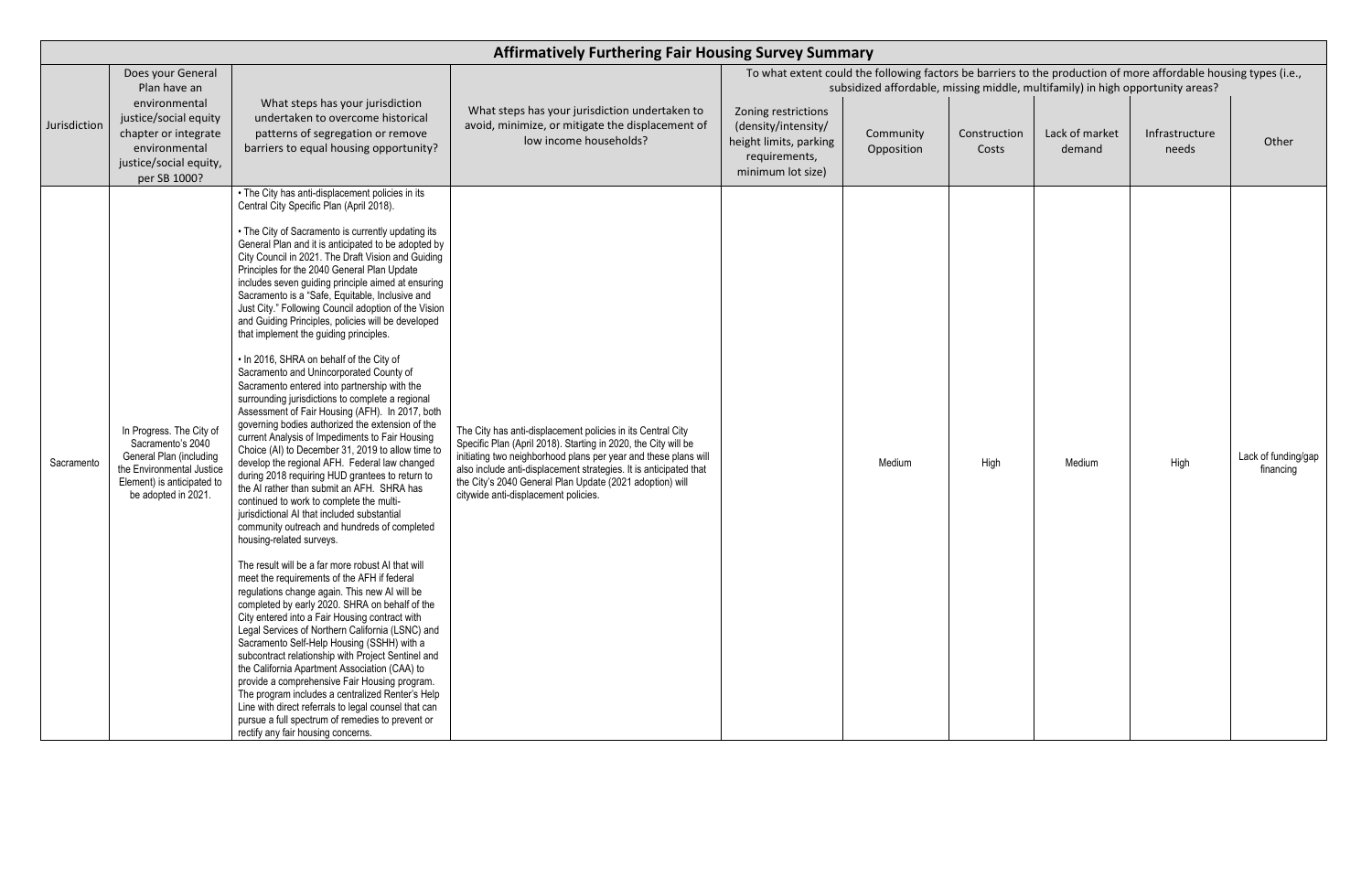|                      |                                                                                                                           |                                                                                                                                                                                                                                                                                                                                                                                                                                                                                                                                                                                                                                                                                                                                                                                                                                                                                                                                                                                                                                                                                                                                                                                                                                                                                                                                                                                                                                                                                                                                                                                                                   | <b>Affirmatively Furthering Fair Housing Survey Summary</b>                                                                                                                                                                                                                                                                                                                                                                                                                                                                                                                                                                                                                                                                                                                                                                                                                                                                                                                                                                                                                                                                                                                                                                                                                                                         |                                                                                                                                                                                                                                                                                                                                                                                                                                                                                                                                                                                                                                                                                                                                                                                            |                                                                                                                                                                                                                                                                                                                                                                                                                                                                                                                                                                                                                                                                                                                                                                          |                                                                                                                                                                                                                                                                                                                                                                                                                     |                                                                                                                                                                                                                                                                           |                                                                                                                                                                                                                                                                                                                                                                                                                                                                                                                                                                                                                                                                                                                                                                                                                                                                                                                                                                                                                                                                                                  |                                                                                                                                                       |
|----------------------|---------------------------------------------------------------------------------------------------------------------------|-------------------------------------------------------------------------------------------------------------------------------------------------------------------------------------------------------------------------------------------------------------------------------------------------------------------------------------------------------------------------------------------------------------------------------------------------------------------------------------------------------------------------------------------------------------------------------------------------------------------------------------------------------------------------------------------------------------------------------------------------------------------------------------------------------------------------------------------------------------------------------------------------------------------------------------------------------------------------------------------------------------------------------------------------------------------------------------------------------------------------------------------------------------------------------------------------------------------------------------------------------------------------------------------------------------------------------------------------------------------------------------------------------------------------------------------------------------------------------------------------------------------------------------------------------------------------------------------------------------------|---------------------------------------------------------------------------------------------------------------------------------------------------------------------------------------------------------------------------------------------------------------------------------------------------------------------------------------------------------------------------------------------------------------------------------------------------------------------------------------------------------------------------------------------------------------------------------------------------------------------------------------------------------------------------------------------------------------------------------------------------------------------------------------------------------------------------------------------------------------------------------------------------------------------------------------------------------------------------------------------------------------------------------------------------------------------------------------------------------------------------------------------------------------------------------------------------------------------------------------------------------------------------------------------------------------------|--------------------------------------------------------------------------------------------------------------------------------------------------------------------------------------------------------------------------------------------------------------------------------------------------------------------------------------------------------------------------------------------------------------------------------------------------------------------------------------------------------------------------------------------------------------------------------------------------------------------------------------------------------------------------------------------------------------------------------------------------------------------------------------------|--------------------------------------------------------------------------------------------------------------------------------------------------------------------------------------------------------------------------------------------------------------------------------------------------------------------------------------------------------------------------------------------------------------------------------------------------------------------------------------------------------------------------------------------------------------------------------------------------------------------------------------------------------------------------------------------------------------------------------------------------------------------------|---------------------------------------------------------------------------------------------------------------------------------------------------------------------------------------------------------------------------------------------------------------------------------------------------------------------------------------------------------------------------------------------------------------------|---------------------------------------------------------------------------------------------------------------------------------------------------------------------------------------------------------------------------------------------------------------------------|--------------------------------------------------------------------------------------------------------------------------------------------------------------------------------------------------------------------------------------------------------------------------------------------------------------------------------------------------------------------------------------------------------------------------------------------------------------------------------------------------------------------------------------------------------------------------------------------------------------------------------------------------------------------------------------------------------------------------------------------------------------------------------------------------------------------------------------------------------------------------------------------------------------------------------------------------------------------------------------------------------------------------------------------------------------------------------------------------|-------------------------------------------------------------------------------------------------------------------------------------------------------|
|                      | Does your General<br>Plan have an                                                                                         |                                                                                                                                                                                                                                                                                                                                                                                                                                                                                                                                                                                                                                                                                                                                                                                                                                                                                                                                                                                                                                                                                                                                                                                                                                                                                                                                                                                                                                                                                                                                                                                                                   |                                                                                                                                                                                                                                                                                                                                                                                                                                                                                                                                                                                                                                                                                                                                                                                                                                                                                                                                                                                                                                                                                                                                                                                                                                                                                                                     |                                                                                                                                                                                                                                                                                                                                                                                                                                                                                                                                                                                                                                                                                                                                                                                            | To what extent could the following factors be barriers to the production of more affordable housing types (i.e.,<br>subsidized affordable, missing middle, multifamily) in high opportunity areas?                                                                                                                                                                                                                                                                                                                                                                                                                                                                                                                                                                       |                                                                                                                                                                                                                                                                                                                                                                                                                     |                                                                                                                                                                                                                                                                           |                                                                                                                                                                                                                                                                                                                                                                                                                                                                                                                                                                                                                                                                                                                                                                                                                                                                                                                                                                                                                                                                                                  |                                                                                                                                                       |
| Jurisdiction         | environmental<br>justice/social equity<br>chapter or integrate<br>environmental<br>justice/social equity,<br>per SB 1000? | What steps has your jurisdiction<br>undertaken to overcome historical<br>patterns of segregation or remove<br>barriers to equal housing opportunity?                                                                                                                                                                                                                                                                                                                                                                                                                                                                                                                                                                                                                                                                                                                                                                                                                                                                                                                                                                                                                                                                                                                                                                                                                                                                                                                                                                                                                                                              | What steps has your jurisdiction undertaken to<br>avoid, minimize, or mitigate the displacement of<br>low income households?                                                                                                                                                                                                                                                                                                                                                                                                                                                                                                                                                                                                                                                                                                                                                                                                                                                                                                                                                                                                                                                                                                                                                                                        | Zoning restrictions<br>(density/intensity/<br>height limits, parking<br>requirements,<br>minimum lot size)                                                                                                                                                                                                                                                                                                                                                                                                                                                                                                                                                                                                                                                                                 | Community<br>Opposition                                                                                                                                                                                                                                                                                                                                                                                                                                                                                                                                                                                                                                                                                                                                                  | Construction<br>Costs                                                                                                                                                                                                                                                                                                                                                                                               | Lack of market<br>demand                                                                                                                                                                                                                                                  | Infrastructure<br>needs                                                                                                                                                                                                                                                                                                                                                                                                                                                                                                                                                                                                                                                                                                                                                                                                                                                                                                                                                                                                                                                                          | Other                                                                                                                                                 |
| Sacramento<br>County | Yes                                                                                                                       | Sacramento County is partnering with SHRA and<br>the cities of Sacramento, Woodland, Davis,<br>Rocklin, Roseville, West Sacramento, Citrus<br>Heights, Rancho Cordova, Elk Grove and the<br>Housing Authorities of Sacramento,<br>Roseville/Rocklin and Yolo County to conduct a<br>regional Analysis of Impediments to Fair Housing<br>Choice (AI). As a part of the AI, the County is<br>committing to several goals, strategies, and action<br>items to address barriers to fair housing choice.<br>The AI is estimated to be completed by fall 2019<br>In 2014, Sacramento County took the lead in<br>creating a resource for fair housing services by<br>contracting with Sacramento Self-Help Housing,<br>Inc. to provide the Renters Helpline, a number that<br>residents can call for fair housing education,<br>landlord-tenant dispute mediation, and legal<br>guidance.<br>Shortly after the County entered into its first<br>contract with Sacramento Self-Help Housing, Inc.<br>several cities joined the County and contracted<br>with Sacramento Self-Help Housing, Inc. to<br>expand the provision of the Renters Helpline and<br>create a regional resource. Today, the funders<br>group includes Sacramento County, the cities of<br>Citrus Heights, Elk Grove and Rancho Cordova,<br>and SHRA on behalf of the cities of Sacramento.<br>Folsom, Isleton, and Galt.<br>Pursuant to the County's Zoning Code, for<br>applications involving a nonconforming dwelling<br>unit, the Planning Director has the authority to<br>consider reasonable accommodations for persons<br>with disabilities. | In general, the County tends to have more areas of low income<br>concentration than it does areas of low income displacement.<br>See the Low Income Displacement and Concentration web<br>map prepared by the University of Minnesota Law School for<br>reference:<br>https://myottetm.github.io/USMapBoxIMO/USLwDispConc.html<br>A more thorough analysis of displacement will be done as part<br>of the 2021-2029 Housing Element to determine if additional<br>steps are needed.<br>The County continues to implement its condominium<br>conversion ordinance as contained in the Zoning Code. An<br>analysis of the potential impact of the conversion on the<br>displacement of low-income tenants with appropriate mitigation<br>measures is required. The ordinance ensures tenant relocation<br>assistance.<br>In addition, Code Enforcement requires the property owner to<br>relocate lower income tenants when they are displaced due to<br>condemnation, demolition or vacation of units due to Building,<br>Health and Safety Code violations. If the owner refuses, Code<br>Enforcement partners with Sacramento County Department of<br>Human Assistance to relocate the tenants.<br>The Renters Helpline provides education to tenants facing<br>eviction to ensure that tenants know their rights. | A thorough analysis of the<br>governmental constraints<br>to housing will be<br>performed as a part of the<br>Housing Element update.<br>In general, the County's<br>parking and setback<br>standards have already<br>been identified as<br>potential issue areas.<br>Sacramento County<br>successfully applied for<br>SB 2 Planning Grants<br>Program funding in order<br>to facilitate amendments<br>to several County<br>documents including the<br>Sacramento County<br>General Plan, Sacramento<br>County Zoning Code, and<br>Countywide Design<br>Guidelines. The intent of<br>these amendments is to<br>make County design and<br>development standards<br>more objective, consistent<br>with SB 35 (2017), and to<br>expedite processing and<br>approvals for housing<br>projects. | Housing projects can<br>get delayed at the<br>public hearing stage,<br>especially at<br><b>Community Planning</b><br><b>Advisory Councils</b><br>(CPACs), due to<br>community concerns.<br>This is particularly true<br>in affluent<br>communities (which<br>can coincide with<br><b>Opportunity Areas)</b><br>and can increase the<br>cost, time, and risk<br>associated with the<br>project. The County is<br>in the process of<br>amending its CPAC<br>process to reduce<br>these issues. One<br>thing the County is<br>considering is the role<br>of community input<br>and opposition in the<br>process and how<br>opposition tends to<br>carry more weight than<br>helpful feedback on<br>projects and tends to<br>shut down ideas that<br>are not the status quo. | During the fall<br>workshops,<br>developers<br>identified<br>construction costs<br>and related<br>factors such as<br>labor shortage,<br>costs of wages<br>and materials,<br>interest rates,<br>engineering costs<br>for net zero<br>projects as major<br>barriers to<br>development.<br>Prevailing wage<br>requirements are<br>often identified as<br>barriers to an<br>affordable<br>housing project<br>penciling. | Yes, there is a lack<br>of market demand<br>for all levels of<br>housing in the<br>unincorporated<br>areas. Most of the<br>developers we work<br>with do not want to<br>build anything other<br>than RD-4/RD-5 (no<br>multifamily, no<br>duplexes, triplexes,<br>$etc.$ ) | In general, PER staff<br>has concerns with<br>the use of the TCAC<br>Opportunity Map to<br>identify opportunity<br>areas because it<br>shows portions of the<br>Cosumnes.<br>Southeast, and Delta<br>communities as<br>"highest resource"<br>areas when in fact<br>these areas are rural<br>communities with<br>very little<br>infrastructure or<br>access to amenities<br>like employment<br>centers. Most of the<br>County's major<br>planned growth areas<br>(Elverta, Vineyard,<br>Jackson Highway<br>Corridor, north<br>Natomas, etc.) are<br>outside of High<br>Resource<br>Opportunity Areas,<br>and only a handful of<br>our targeted infill<br>areas are located in<br><b>High Resource</b><br>Opportunity Areas.<br>Two of our major<br>growth areas,<br>Vineyard and Elverta,<br>have had trouble<br>getting appropriate<br>infrastructure, which<br>has stalled housing<br>development. In<br>addition to<br>infrastructure issues<br>in new planned<br>communities, many<br>areas identified for<br>potential infill growth<br>are missing critical<br>pieces of<br>infrastructure. | uncertainty/risk of<br>discretionary<br>approval,<br>coordination with<br>multiple<br>departments, CEQA<br>litigation risk, and<br>hearing timeframes |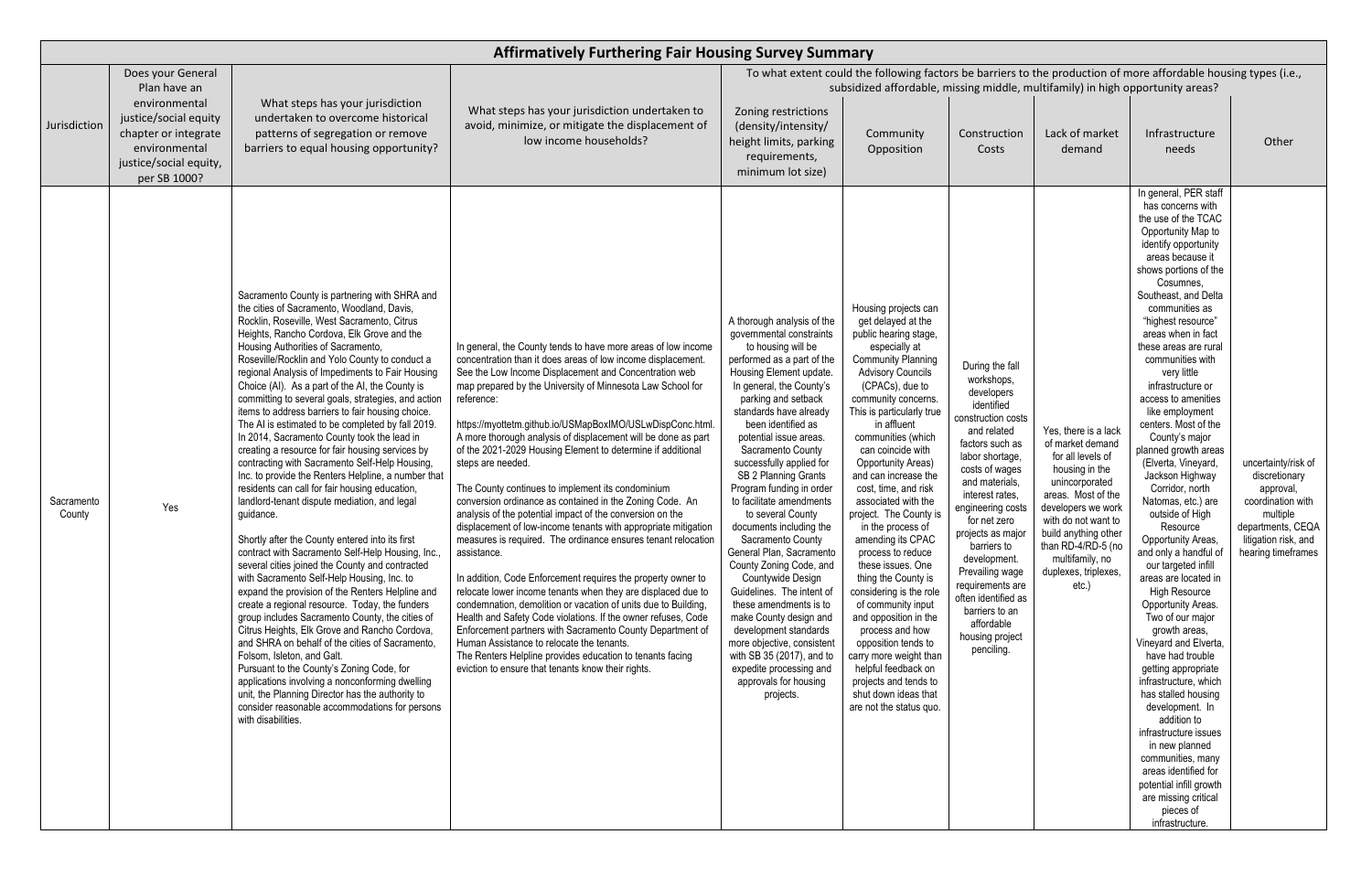|                      |                                                                                                                                                                                                                                                                   |                                                                                                                                                                                                                                                                                                                                                                                                                                                                                                                                                                                                                                                                                                                                                                                                                                                                                                                                                                                                                                                                                                                                                                                                                                                                                                                                    | <b>Affirmatively Furthering Fair Housing Survey Summary</b>                                                                                                                                                                                                                                                                                                                                                           |                                                                                                            |                                                                                                                                                                                                    |                                                                             |                                                                     |                                                                                              |                                                                                                                                                                                                                                                       |
|----------------------|-------------------------------------------------------------------------------------------------------------------------------------------------------------------------------------------------------------------------------------------------------------------|------------------------------------------------------------------------------------------------------------------------------------------------------------------------------------------------------------------------------------------------------------------------------------------------------------------------------------------------------------------------------------------------------------------------------------------------------------------------------------------------------------------------------------------------------------------------------------------------------------------------------------------------------------------------------------------------------------------------------------------------------------------------------------------------------------------------------------------------------------------------------------------------------------------------------------------------------------------------------------------------------------------------------------------------------------------------------------------------------------------------------------------------------------------------------------------------------------------------------------------------------------------------------------------------------------------------------------|-----------------------------------------------------------------------------------------------------------------------------------------------------------------------------------------------------------------------------------------------------------------------------------------------------------------------------------------------------------------------------------------------------------------------|------------------------------------------------------------------------------------------------------------|----------------------------------------------------------------------------------------------------------------------------------------------------------------------------------------------------|-----------------------------------------------------------------------------|---------------------------------------------------------------------|----------------------------------------------------------------------------------------------|-------------------------------------------------------------------------------------------------------------------------------------------------------------------------------------------------------------------------------------------------------|
|                      | Does your General<br>Plan have an                                                                                                                                                                                                                                 |                                                                                                                                                                                                                                                                                                                                                                                                                                                                                                                                                                                                                                                                                                                                                                                                                                                                                                                                                                                                                                                                                                                                                                                                                                                                                                                                    |                                                                                                                                                                                                                                                                                                                                                                                                                       |                                                                                                            | To what extent could the following factors be barriers to the production of more affordable housing types (i.e.,<br>subsidized affordable, missing middle, multifamily) in high opportunity areas? |                                                                             |                                                                     |                                                                                              |                                                                                                                                                                                                                                                       |
| Jurisdiction         | environmental<br>justice/social equity<br>chapter or integrate<br>environmental<br>justice/social equity,<br>per SB 1000?                                                                                                                                         | What steps has your jurisdiction<br>undertaken to overcome historical<br>patterns of segregation or remove<br>barriers to equal housing opportunity?                                                                                                                                                                                                                                                                                                                                                                                                                                                                                                                                                                                                                                                                                                                                                                                                                                                                                                                                                                                                                                                                                                                                                                               | What steps has your jurisdiction undertaken to<br>avoid, minimize, or mitigate the displacement of<br>low income households?                                                                                                                                                                                                                                                                                          | Zoning restrictions<br>(density/intensity/<br>height limits, parking<br>requirements,<br>minimum lot size) | Community<br>Opposition                                                                                                                                                                            | Construction<br>Costs                                                       | Lack of market<br>demand                                            | Infrastructure<br>needs                                                                      | Other                                                                                                                                                                                                                                                 |
| <b>Sutter County</b> | No                                                                                                                                                                                                                                                                | As a small, rural county with limited staffing, we<br>have continued to work in conjunction with the<br>local Regional Housing Authority who has the staff<br>and expertise to better address equal housing<br>opportunity issues.                                                                                                                                                                                                                                                                                                                                                                                                                                                                                                                                                                                                                                                                                                                                                                                                                                                                                                                                                                                                                                                                                                 | Work with the local Regional Housing Authority to address this<br>issue.                                                                                                                                                                                                                                                                                                                                              |                                                                                                            | Yes                                                                                                                                                                                                | $Yes - due to$<br>majority of<br>County being<br>located in a flood<br>zone |                                                                     | Yes - due to lack of<br>urban services<br>(sewer & water),<br>required levee<br>improvements |                                                                                                                                                                                                                                                       |
| West<br>Sacramento   | No                                                                                                                                                                                                                                                                | The City's Housing Element contains several<br>programs designed to overcome segregation/<br>barriers to equal housing opportunity, including<br>working with non-profit developers to create<br>additional affordable housing to the City's existing<br>affordable housing stock, maintaining existing<br>affordable housing stock and providing fair<br>housing counseling to local residents, among<br>others.                                                                                                                                                                                                                                                                                                                                                                                                                                                                                                                                                                                                                                                                                                                                                                                                                                                                                                                  | Staff continuously works with existing affordable housing<br>owners/developers to identify potential "at risk" properties. In<br>2008 the City passed a Mobile Home Park Change of Use<br>Ordinance and a Mobile Home Park Rent Increase Notification<br>Ordinance to avoid, minimize or mitigate the displacement of<br>low income households residing in the many mobile home<br>parks in West Sacramento.          | Little                                                                                                     | Some                                                                                                                                                                                               | Significant                                                                 | Little                                                              | Some                                                                                         |                                                                                                                                                                                                                                                       |
| Wheatland            | No, planned as part of next<br>update                                                                                                                                                                                                                             | None to date. The City is planning on addressing<br>these concerns in the next General Plan Update.                                                                                                                                                                                                                                                                                                                                                                                                                                                                                                                                                                                                                                                                                                                                                                                                                                                                                                                                                                                                                                                                                                                                                                                                                                | The City is supportive of low income household rehabilitation.                                                                                                                                                                                                                                                                                                                                                        |                                                                                                            |                                                                                                                                                                                                    | Significant                                                                 |                                                                     | Wastewater capacity<br>is significant barrier                                                | Lack of suitable land                                                                                                                                                                                                                                 |
| Winters              | No Environmental Justice<br>Element. The City of<br>Winters is not a<br>disadvantaged community<br>and is not required to have<br>this element.                                                                                                                   | We have a court stipulation for 15% inclusionary<br>housing and the stipulation and annual reporting is<br>with Legal Services of Northern California. We<br>have an "affordable housing steering committee"<br>which monitors our housing activities, projects and<br>implementation.                                                                                                                                                                                                                                                                                                                                                                                                                                                                                                                                                                                                                                                                                                                                                                                                                                                                                                                                                                                                                                             |                                                                                                                                                                                                                                                                                                                                                                                                                       | Height restrictions to 30"<br>and 40" maximum, City-<br>wide are significant.                              | High, NIMBY and no<br>growth sentiment                                                                                                                                                             | Same as<br>everywhere                                                       | High demand, Zero<br>vacancy city-wide<br>with escalating<br>rents. |                                                                                              |                                                                                                                                                                                                                                                       |
| Woodland             | In Progress.<br>(Our GP Healthy<br><b>Community Element</b><br>includes Section 6.2:<br>Physical Health and<br>Environmental<br>Justice. While we are<br>close to being able to<br>answer "Yes", I do not<br>think we quite meet the<br>requirements of SB 1000.) | The City has ensured that its new growth area,<br>Spring Lake Specific Plan Area, includes a mix of<br>housing types (single-family, duplexes, and multi-<br>family) to accommodate a diverse group of<br>households. Three affordable multi-family<br>developments have been constructed in Spring<br>Lake including one for farmworker households. A<br>site has been dedicated in Spring Lake for a fourth<br>affordable housing multi-family development to<br>serve senior citizen households. It should be<br>noted that Woodland does not contain high<br>segregation and poverty areas per the State<br>Housing Opportunity Maps.<br>In addition, the city's General Plan and adopted<br>Interim Zoning Ordinance have increased housing<br>opportunities throughout the City by increasing<br>allowed densities in residential land use districts<br>as well as by allowing multi-family as a by-right<br>use in all corridor mixed use districts. The city has<br>also updated our Accessory Dwelling Unit<br>Ordinance consistent with State legislation. As the<br>City continues to work on the comprehensive<br>zoning code update, consideration will be given to<br>allowing housing in commercial districts, allowing<br>four-plex units in R-1 and R-2 districts, and<br>developing clearer objective standards. | Pursuant to the City's affordable housing policies, long-term<br>affordability covenants are recorded for multi-family projects<br>with affordable units. However, it has been a challenge for the<br>City to address situations in which investors purchase market<br>rate rental projects, increase rents significantly, and end up<br>displacing low income households that can no longer afford the<br>new rents. |                                                                                                            |                                                                                                                                                                                                    |                                                                             |                                                                     |                                                                                              | Vacant land - the<br>two high opportunity<br>areas located in<br>Woodland are<br>largely built out.<br>(Note the city does<br>allow ADUs in these<br>areas and will be<br>considering<br>possibility for<br>missing middle to<br>the extent possible) |